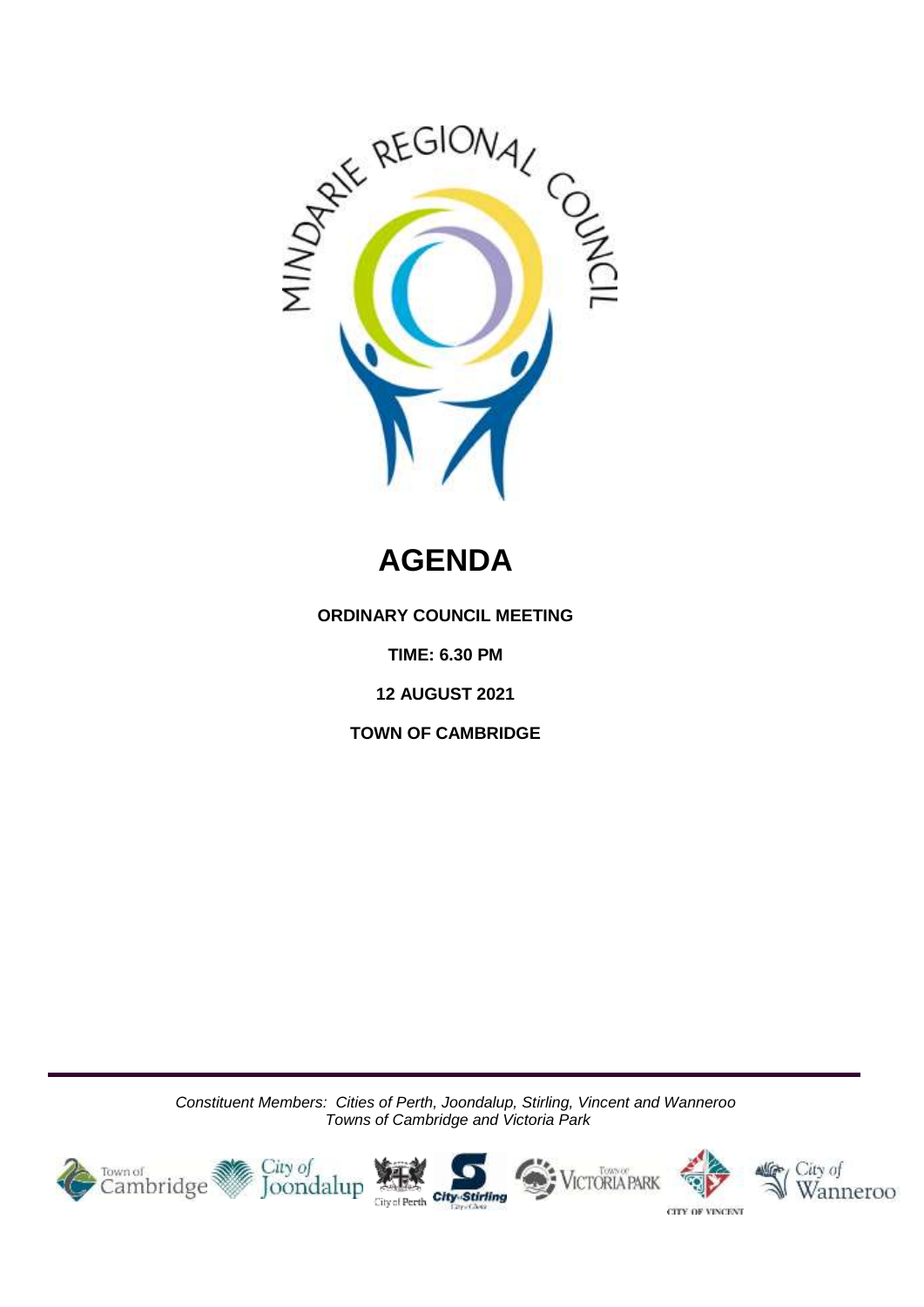#### **MINDARIE REGIONAL COUNCIL NOTICE OF MEETING**

**30 July 2021**

**Councillors of the Mindarie Regional Council are advised that an Ordinary Meeting of the Council will be held at the Town of Cambridge at 6.30 pm on 12 August 2021.**

**The agenda pertaining to the meeting follows.**

**Your attendance is respectfully requested.**

GNTHER HOPPE CHIEF EXECUTIVE OFFICER

MINDARIE REGIONAL COUNCIL - MEMBERSHIP

**Cr K Vernon (Karen) - Chair Town of Victoria Park Cr F Cvitan, JP (Frank) Deputy Chair City of Wanneroo Cr A Jacob, JP (Albert) City of Joondalup Cr R Fishwick, JP (Russ)** City of Joond<br>
Cr R Gordon (Rebecca) City of Perth **Cr R Gordon (Rebecca) City of Perth Cr J Ferrante (Joe) Cr K Sargent (Keith) City of Stirling Cr S Proud, JP (Stephanie) City of Stirling Vacant City of Stirling Cr A Castle (Alex) City of Vincent Cr D Newton, JP (Dot) City of Wanneroo Cr K Shannon (Keri) Town of Cambridge**

**NB: Although some Councils have nominated alternate members, it is a requirement that a Council carries a specific resolution for each occasion that the alternate member is to act.**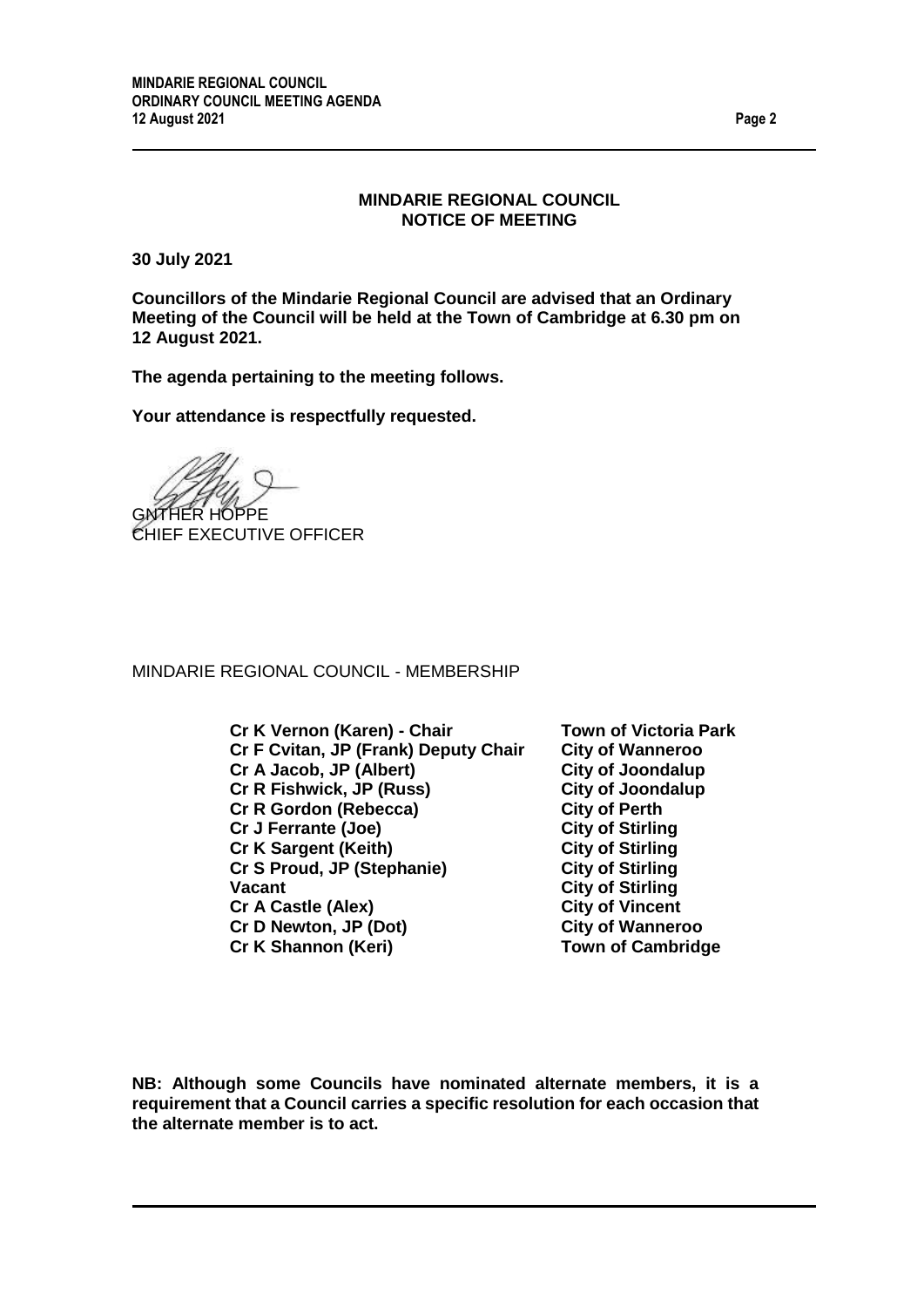# **CONTENTS**

| $\mathbf{1}$ | DECLARATION OF OPENING / ANNOUNCEMENT OF VISITORS  4        |                                                      |  |
|--------------|-------------------------------------------------------------|------------------------------------------------------|--|
| 2            |                                                             |                                                      |  |
| 3            |                                                             |                                                      |  |
| 4            |                                                             |                                                      |  |
| 5            |                                                             |                                                      |  |
| 6            |                                                             |                                                      |  |
| 7            |                                                             |                                                      |  |
| 8            |                                                             |                                                      |  |
|              | 8.1                                                         |                                                      |  |
|              | 8.2                                                         |                                                      |  |
|              |                                                             |                                                      |  |
|              | 9.1                                                         | FINANCIAL STATEMENTS FOR THE MONTHS ENDED  6         |  |
|              |                                                             |                                                      |  |
|              | 9.2                                                         |                                                      |  |
|              |                                                             |                                                      |  |
|              | 9.3                                                         | MINDARIE REGIONAL COUNCIL MEETING PROCEDURES 11      |  |
|              | 9.4                                                         | MINDARIE REGIONAL COUNCIL WASTE FACILITY SITE 17     |  |
|              | 9.5                                                         | APPOINTMENT OF COUNCILLORS ON TO THE MUNICIPAL WASTE |  |
| 10           |                                                             |                                                      |  |
| 11           |                                                             | MOTIONS OF WHICH PREVIOUS NOTICE HAS BEEN GIVEN 27   |  |
| 12           |                                                             |                                                      |  |
| 13           | QUESTIONS BY MEMBERS OF WHICH DUE NOTICE HAS BEEN GIVEN 27  |                                                      |  |
| 14           | MATTERS FOR WHICH THE MEETING MAY BE CLOSED TO THE PUBLIC28 |                                                      |  |
|              |                                                             |                                                      |  |
| 15           |                                                             |                                                      |  |
| 16           |                                                             |                                                      |  |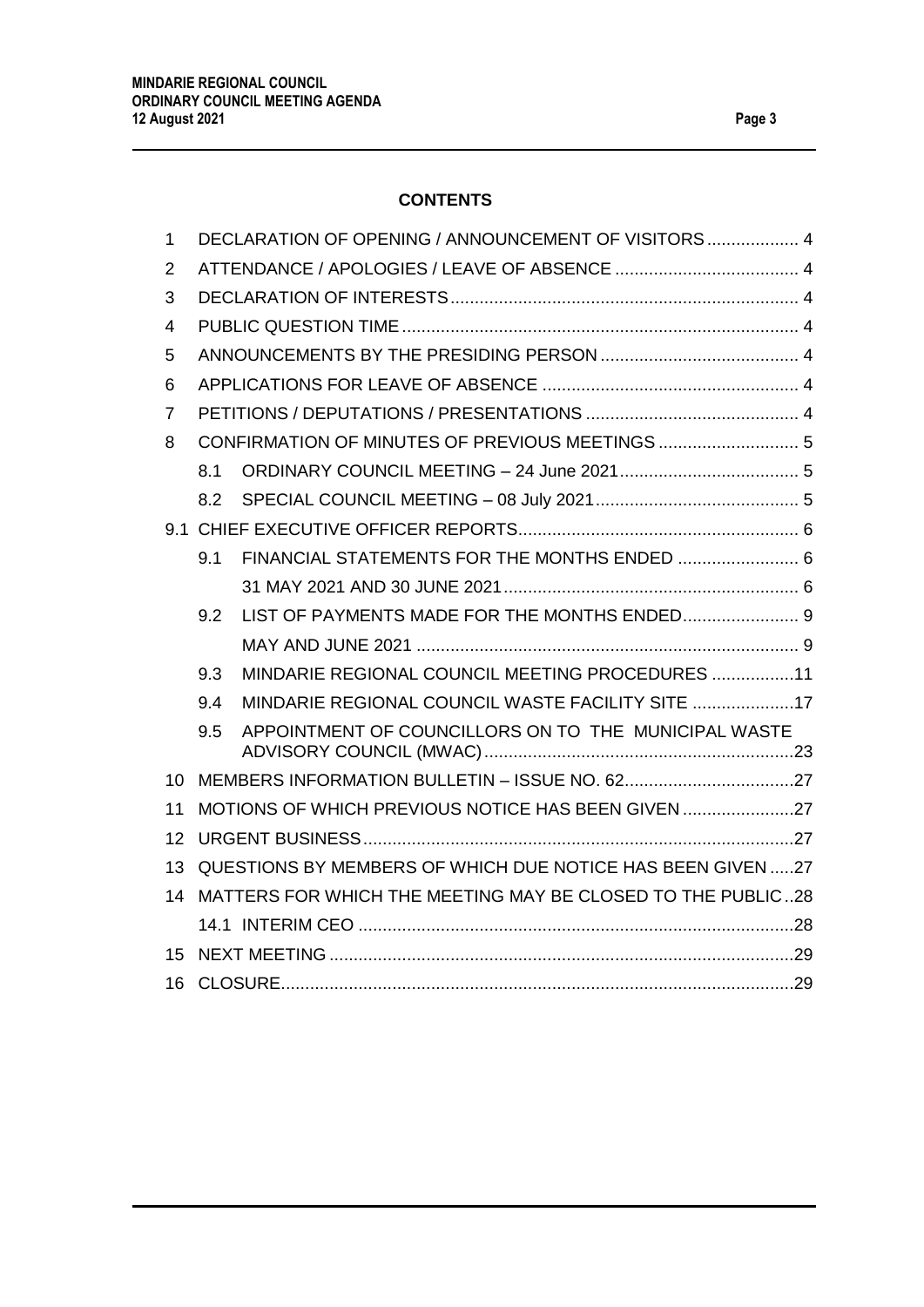#### <span id="page-3-0"></span>**1 DECLARATION OF OPENING / ANNOUNCEMENT OF VISITORS**

#### <span id="page-3-1"></span>**2 ATTENDANCE / APOLOGIES / LEAVE OF ABSENCE**

#### <span id="page-3-2"></span>**3 DECLARATION OF INTERESTS**

Declaration of Financial/Conflict of Interest to be recorded prior to dealing with each item.

#### *Disclosure of Financial and Proximity Interests*

- *(a) Members must disclose the nature of their interest in matters to be discussed at the meeting. (Section 5.65 of the Local Government Act 1995).*
- *(b) Employees must disclose the nature of their interest in reports or advice when giving the report or advice to the meeting. (Sections 5.70 and 5.71 of the Local Government Act 1995).*

#### *Disclosure of Interest Affecting Impartiality*

*(a) Members and staff must disclose their interest in matters to be discussed at the meeting in respect of which the member or employee has given or will give advice.*

#### <span id="page-3-3"></span>**4 PUBLIC QUESTION TIME**

#### <span id="page-3-4"></span>**5 ANNOUNCEMENTS BY THE PRESIDING PERSON**

#### <span id="page-3-5"></span>**6 APPLICATIONS FOR LEAVE OF ABSENCE**

#### <span id="page-3-6"></span>**7 PETITIONS / DEPUTATIONS / PRESENTATIONS**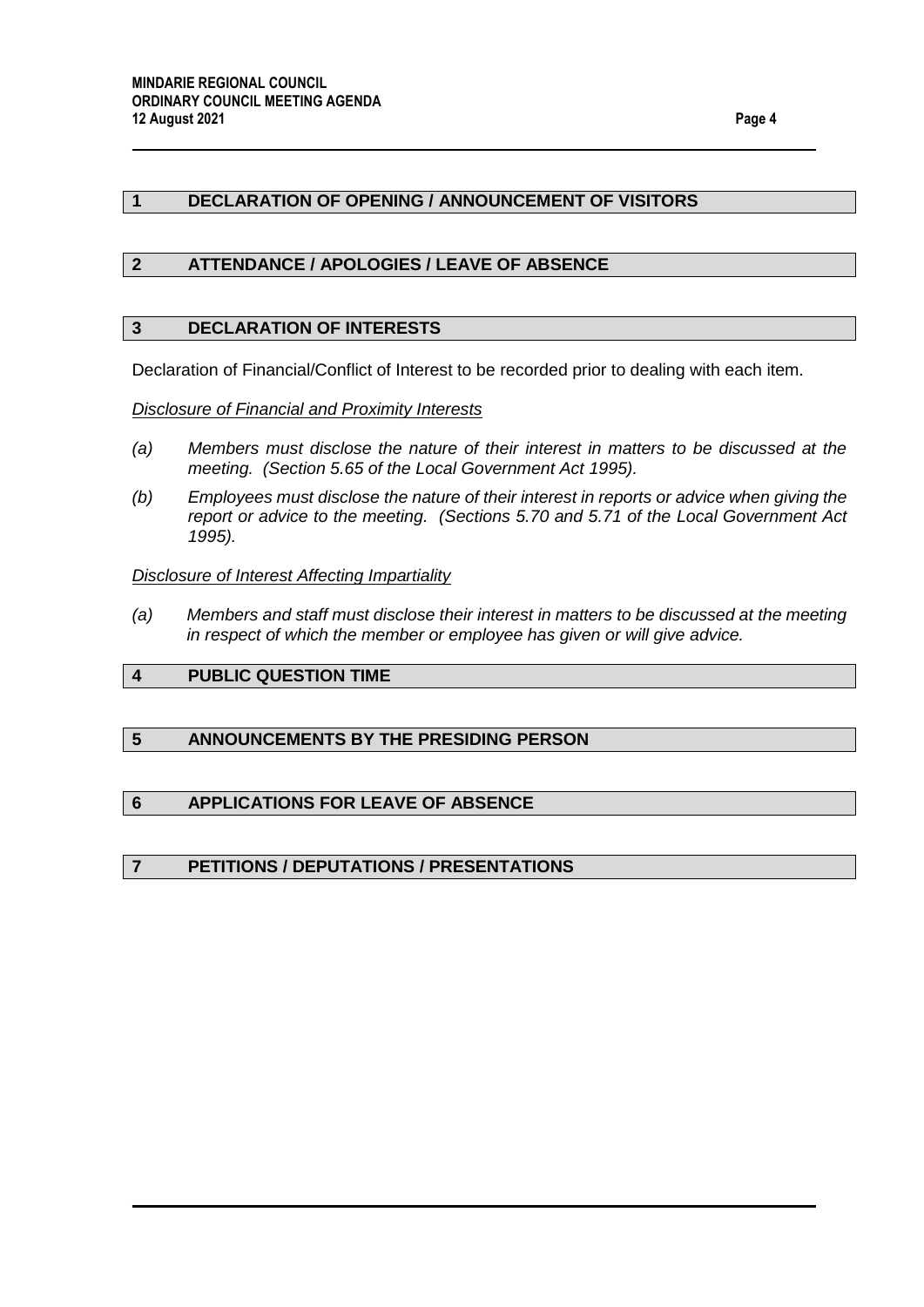#### <span id="page-4-1"></span><span id="page-4-0"></span>**8.1 ORDINARY COUNCIL MEETING – 24 June 2021**

The Minutes of the Ordinary Council Meeting held on 24 June 2021 have been printed and circulated to members of the Council.

#### **RESPONSIBLE OFFICER RECOMMENDATION**

**That the Minutes of the Ordinary Meeting of Council held on 24 June 2021 be confirmed as a true record of the proceedings.**

#### <span id="page-4-2"></span>**8.2 SPECIAL COUNCIL MEETING – 08 July 2021**

The Minutes of the Special Council Meeting held on 08 July 2021 have been printed and circulated to members of the Council.

#### **RESPONSIBLE OFFICER RECOMMENDATION**

**That the Minutes of the Special Meeting of Council held on 08 July 2021 be confirmed as a true record of the proceedings.**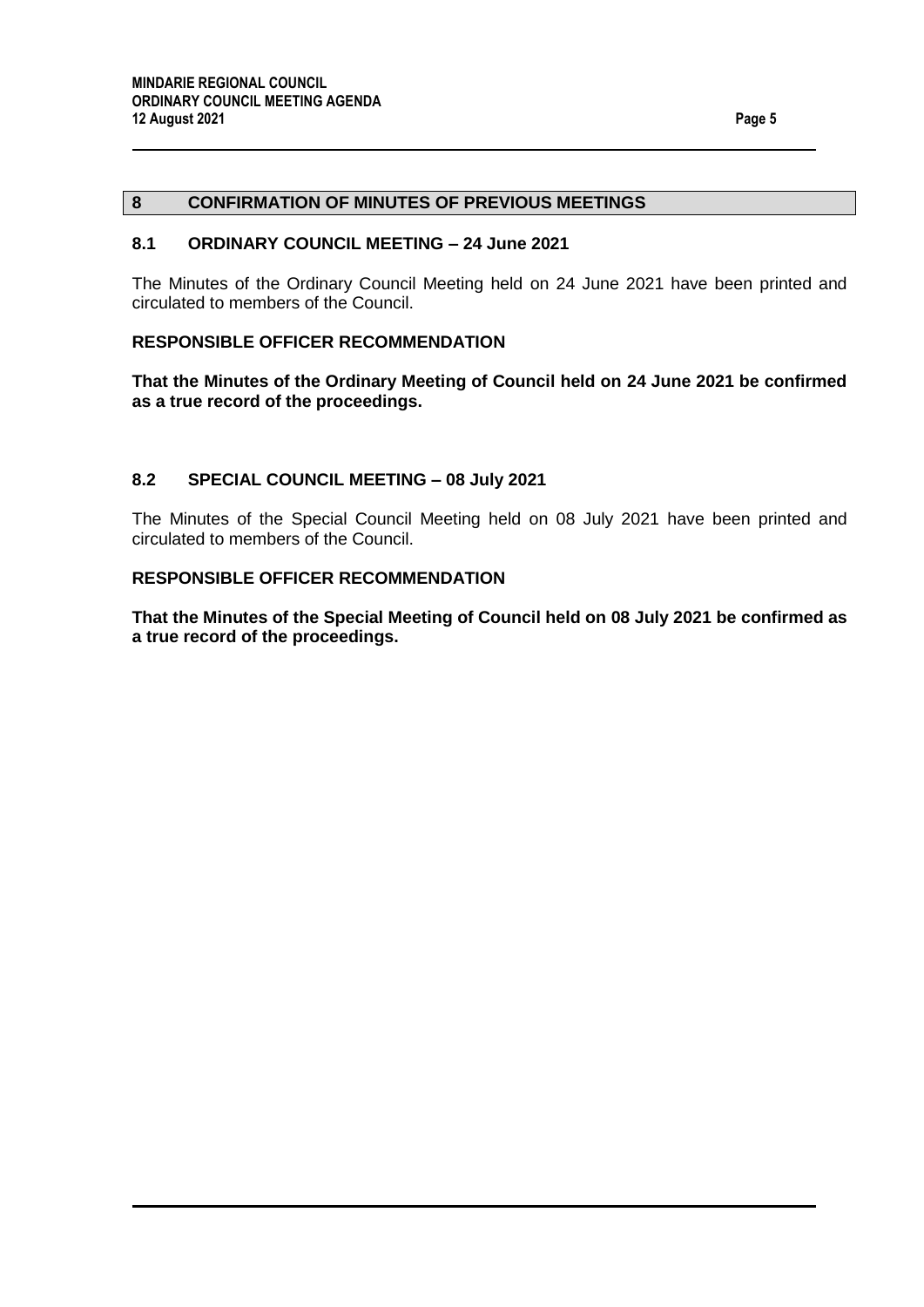#### <span id="page-5-0"></span>**9.1 CHIEF EXECUTIVE OFFICER REPORTS**

<span id="page-5-2"></span><span id="page-5-1"></span>

| 9.1                         | FINANCIAL STATEMENTS FOR THE MONTHS ENDED<br>31 MAY 2021 AND 30 JUNE 2021 |
|-----------------------------|---------------------------------------------------------------------------|
| <b>File No:</b>             | <b>FIN/5-09</b>                                                           |
| Appendix(s):                | <b>Appendix No. 1</b><br><b>Appendix No. 2</b>                            |
| Date:                       | <b>15 JULY 2021</b>                                                       |
| <b>Responsible Officer:</b> | <b>DIRECTOR CORPORATE SERVICES</b>                                        |

#### **SUMMARY**

The purpose of this report is to provide financial reporting in line with statutory requirements which provides useful information to stakeholders of the Council.

#### **BACKGROUND**

Reporting requirements are defined by Financial Management Regulations 34 of the Local Government (Financial Management) Regulations 1996.

The financial statements presented for each month consist of:

- Operating Statement by Nature Combined
- Operating Statement by Nature RRF Only
- Operating Statement by Function
- Statement of Financial Activity
- Statement of Reserves
- Statement of Financial Position
- Statement of Investing Activities
- Information on Borrowings
- Tonnage Report

#### DETAIL

The Financial Statements for the months ended 31 May 2021 and 30 June 2021 are attached at **Appendix No. 1 and 2** to this Item. The Tonnage Report for the 12 months to 30 June 2021 is attached at **Appendix No. 3.** 

The financial statements are pending external auditor approval and are subject to change.

The complete suite of Financial Statements which includes the Operating Statements, Statement of Financial Position, Statement of Financial Activity and other related information are reported on a monthly basis.

The estimates for Provisions for Amortisation of Cell Development, Capping and Post Closure expenditure are based on the estimated rates per tonne calculated with reference to estimated excavation cost of various stages of the landfill and the life of the landfill. An adjustment is made (if necessary) at the end of the year based on actual tonnages on a survey carried out to assess the "air space" remaining and other relevant information.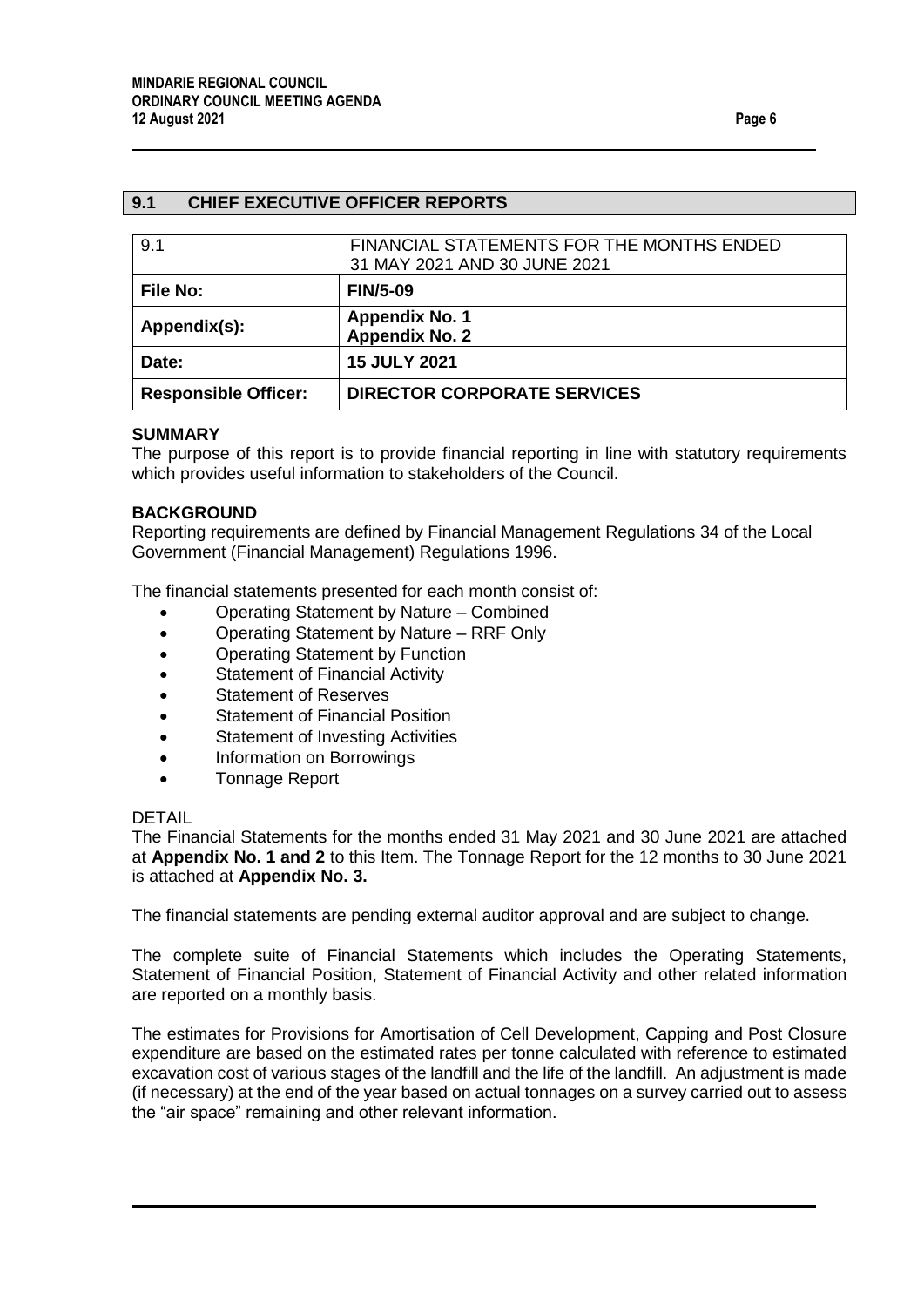|                          | <b>Actual</b> | <b>Budget</b> | Variance   |
|--------------------------|---------------|---------------|------------|
|                          |               |               |            |
|                          | t             | t             | t          |
| Tonnes - Members         | 241,153       | 245,878       | (4, 725)   |
| Tonnes - Others          | 27,628        | 14,550        | 13,078     |
| <b>TOTAL TONNES</b>      | 268,781       | 260,428       | 8,353      |
|                          | \$            | \$            | \$         |
| Revenue - Members        | 49,448,151    | 50,405,206    | (957, 055) |
| Revenue - Other          | 6,202,727     | 5,075,917     | 1,126,810  |
| <b>TOTAL REVENUE</b>     | 55,650,878    | 55,481,123    | 169,755    |
| Expenses                 | 58,640,833    | 60,403,478    | 1,762,645  |
| Profit on sale of assets | 56,441        | 35,266        | 21,175     |
| Loss on sale of assets   |               | 7,963         | 7,963      |
| Impairment of assets     |               |               |            |
| <b>NET DEFICIT</b>       | (2,933,514)   | (4,895,052)   | 1,961,538  |

#### Summary of results for the year to date period ended 30 June 2021

#### **Members**

Members tonnages for the financial period ended 30 June 2021 were 4,725 tonnes less than budgeted, member councils delivering less waste than what was estimated.

#### RRF

The Resource Recovery Facility residue tonnes have delivered 57,781 tonnes in total to Tamala Park year to date, 1,081 tonnes above budgeted.

#### <u>Trade & Casuals</u>

The Casual and Trade tonnages are 13,078 tonnes higher than forecast for the financial year to date, 12,304 tonnes attributable to the discounted rate waste tender.

Overall tonnages for the financial period ended 30 June 2021 were 8,353 tonnes more than budgeted.

The net result variance against budget of \$1,961,538 is mainly attributable to RRF expenditures, abated by unbudgeted tonnages received in the commercial waste tenders, landfill costs and legal fees.

#### **VOTING REQUIREMENT**

Simple Majority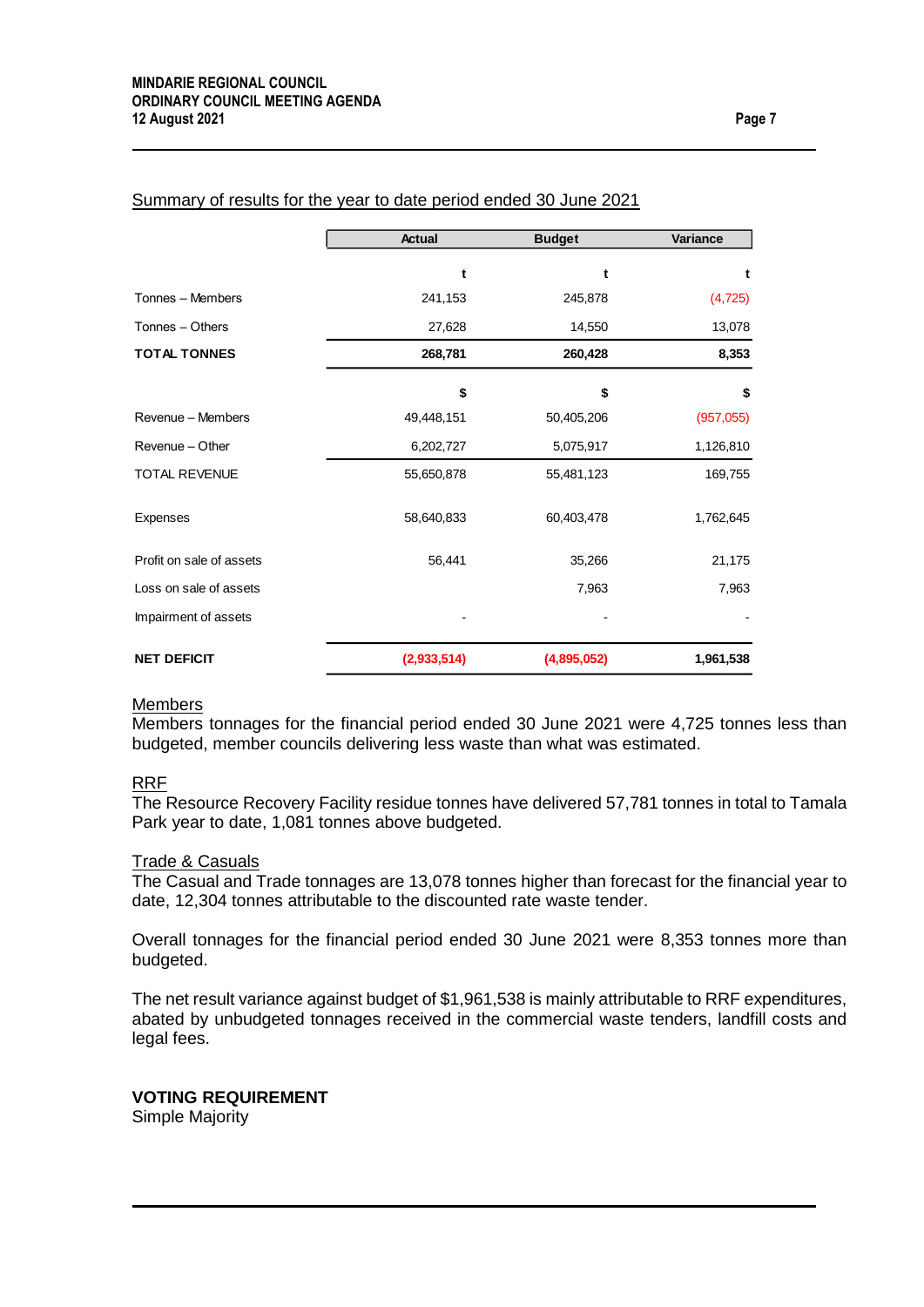# **RESPONSIBLE OFFICER RECOMMENDATION**

**That Council:**

**Receive the Financial Statements set out in Appendix No. 1 and Appendix No. 2 for the months ended 31 May 2021 and 30 June 2021.**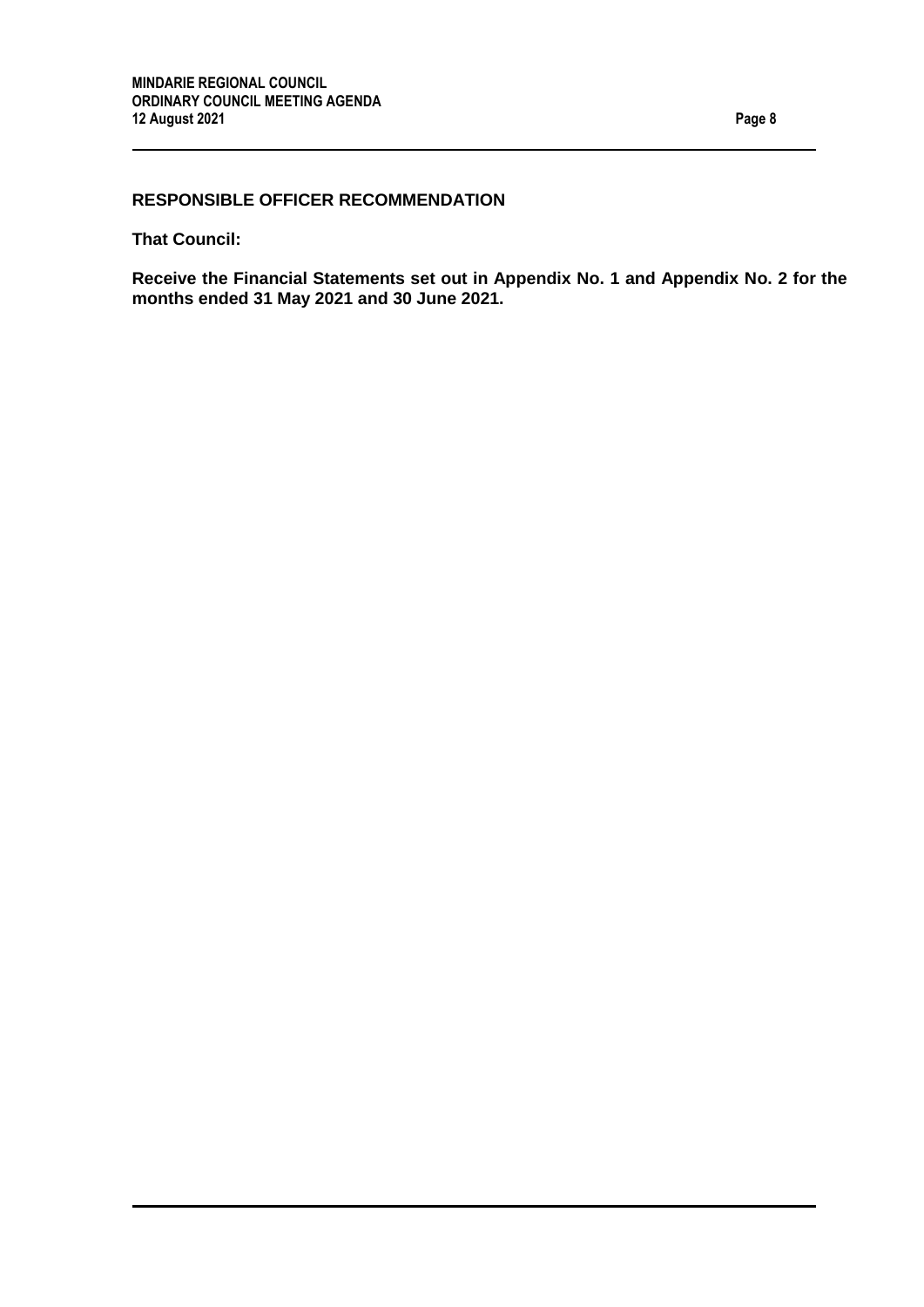<span id="page-8-1"></span><span id="page-8-0"></span>

| 9.2                         | LIST OF PAYMENTS MADE FOR THE MONTHS ENDED<br><b>MAY AND JUNE 2021</b> |
|-----------------------------|------------------------------------------------------------------------|
| <b>File No:</b>             | <b>FIN/5-09</b>                                                        |
| Appendix(s):                | Appendix No. 4 and 5                                                   |
| Date:                       | 13 July 2021                                                           |
| <b>Responsible Officer:</b> | <b>Director Corporate Services</b>                                     |

#### **SUMMARY**

The purpose of this report is to provide details of payments made during the periods identified. This is in line with the requirement under the delegated authority to the Chief Executive Officer (CEO), that a list of payments made from the Municipal Fund since the last Ordinary Council Meeting be presented to Council.

#### **COMMENT**

The lists of payments for the months ended 31 May 2021 and 30 June 2021 are at **Appendix 4 and 5** to this Item and are presented to Council for noting. Payments have been made in accordance with the delegated authority to the CEO which allows payments to be made between meetings. At the Ordinary Council Meeting held on 24 September 2020, the Council delegated to the CEO the exercise of its power to make payments from the Municipal Fund. In order to satisfy the requirements of Clause 13(2) of the Local Government (Financial Management) Regulations, a list of payments made must be submitted to the next Council meeting following such payments.

It should be noted that generally all payments are GST inclusive and the Mindarie Regional Council is able to claim this tax as an input credit when GST remittances are made each month to the Australian Tax Office.

| <b>Months Ended</b> | <b>Account</b>           | <b>Vouchers</b>         | <b>Amount</b>   |
|---------------------|--------------------------|-------------------------|-----------------|
|                     |                          | Cheques                 | \$440.00        |
| 31 May 2021         | <b>General Municipal</b> | <b>EFT</b>              | \$3,407,327.65  |
|                     |                          | DP                      | \$189,286.28    |
|                     |                          | Inter account transfers | \$5,100,000.00  |
|                     |                          | <b>Total</b>            | \$8,697,053.93  |
|                     |                          | Cheques                 | \$13,653.19     |
| 30 June 2021        | <b>General Municipal</b> | <b>EFT</b>              | \$5,330,457.01  |
|                     |                          | DP                      | \$61,354.38     |
|                     |                          | Inter account transfers | \$6,300,000.00  |
|                     |                          | <b>Total</b>            | \$11,705,464.58 |

**VOTING REQUIREMENT** Simple Majority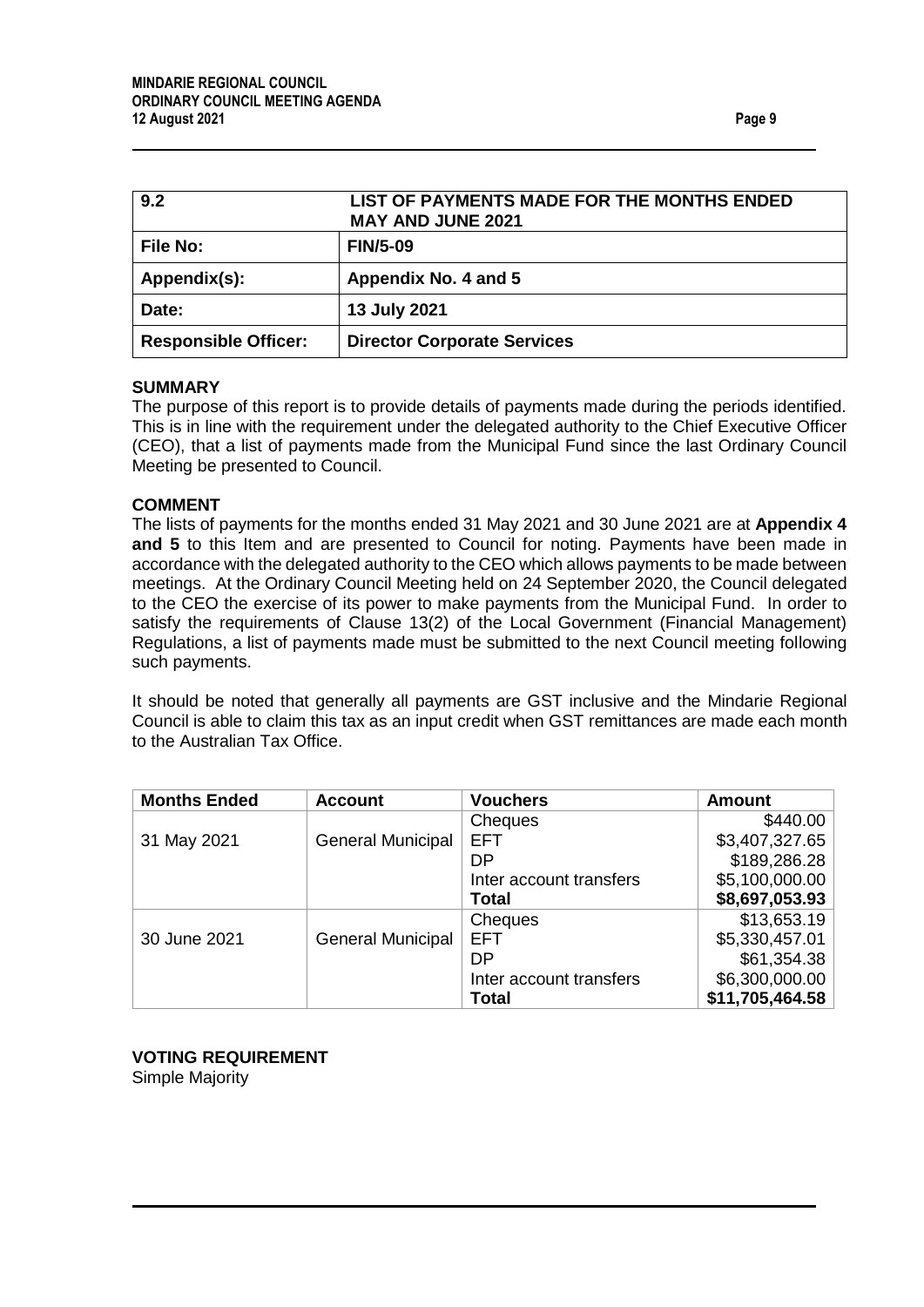# **RESPONSIBLE OFFICER RECOMMENDATION**

**That Council:**

**Note the list of payments made under delegated authority to the Chief Executive Officer, for the months ended 31 May 2021 and 30 June 2021.**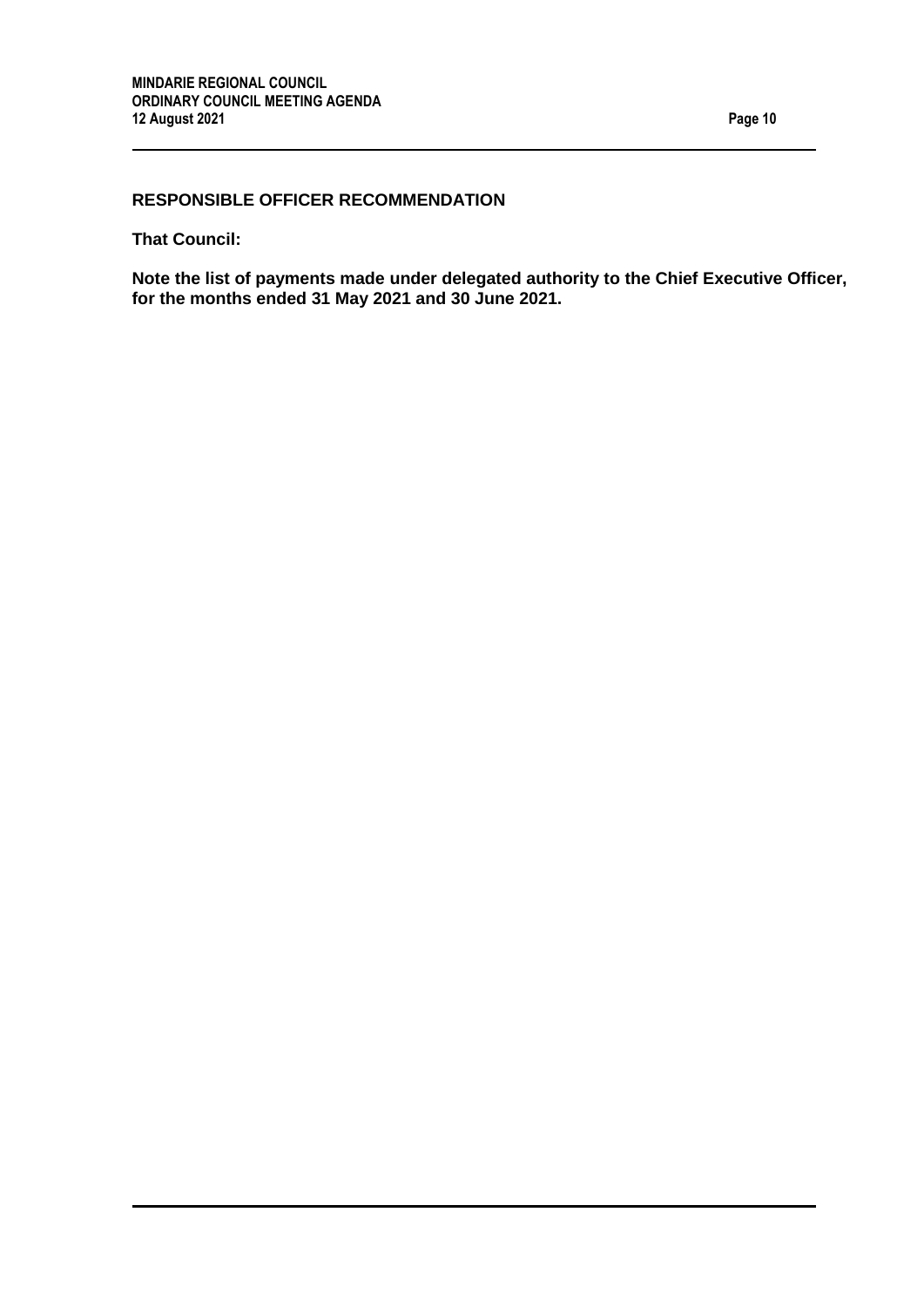<span id="page-10-0"></span>

| 9.3                         | <b>MINDARIE REGIONAL COUNCIL MEETING PROCEDURES</b><br><b>LOCAL LAW 2020</b>                      |  |
|-----------------------------|---------------------------------------------------------------------------------------------------|--|
| <b>File No:</b>             | GF-20-0000550                                                                                     |  |
| Appendix:                   | <b>Mindarie Regional Council Meeting</b><br><b>Appendix 6</b><br><b>Procedures Local Law 2020</b> |  |
| Date:                       | 21 July 2021                                                                                      |  |
| <b>Responsible Officer:</b> | <b>Chief Executive Officer</b>                                                                    |  |

#### **SUMMARY**

The purpose of this report is to seek Council's approval to implement the Joint Standing Committee (JSC) on Delegated Legislation's undertakings for the Mindarie Regional Council (MRC) Meeting Procedures Local Law 2020.

#### **BACKGROUND**

The MRC Meeting Procedures Local Law 2020 ("the Local Law") was adopted by Council on 17 December 2020. Section 3.16 of the Local Government Act 1995 ("the Act") requires a periodic review of the Local Law.

On 25 February 2021, the MRC administration submitted the Local Law with the required Explanatory Memorandum and supporting materials to the JSC which provided proof of process to part C of the Explanatory Memorandum for Local Governments for making a local law.

On 15 June 2021, a letter was received from the JSC in response to the Local Law submission and in part stated:

*"The Local Law was considered by the JSC at its meeting on 14 June 2021. The JSC resolved to write to the MRC with the following matters:* 

- *Deletion of clause 16.2 from the adopted local law*
- *Typographical errors*
- *Primary and substantive motions*
- *Interaction between clauses 7.15 (3) and 7.16 (1) (b)"*

The JSC requires the MRC to respond to the above matters and is seeking the following undertakings from the MRC:

1. When the Local Law is next reviewed, the MRC will:

- i. Correct the typographical errors outlined above
- ii. Include a definition of 'substantive motion' in the Local Law
- iii. Ensure all consequential amendments arising from the undertaking will be made.
- 2. The MRC will not enforce the Local law contrary to undertaking 1.
- 3. Where the Local Law is made publicly available by the MRC, whether in hard copy or electronic form, the MRC will ensure that it is accompanied by a copy of the undertaking.
- 4. The MRC is to provide clarification about the removal of clause 16.2
- 5. The MRC is to provide clarification about the interaction between clauses 7.15 (3) and 7.16 (1) (b).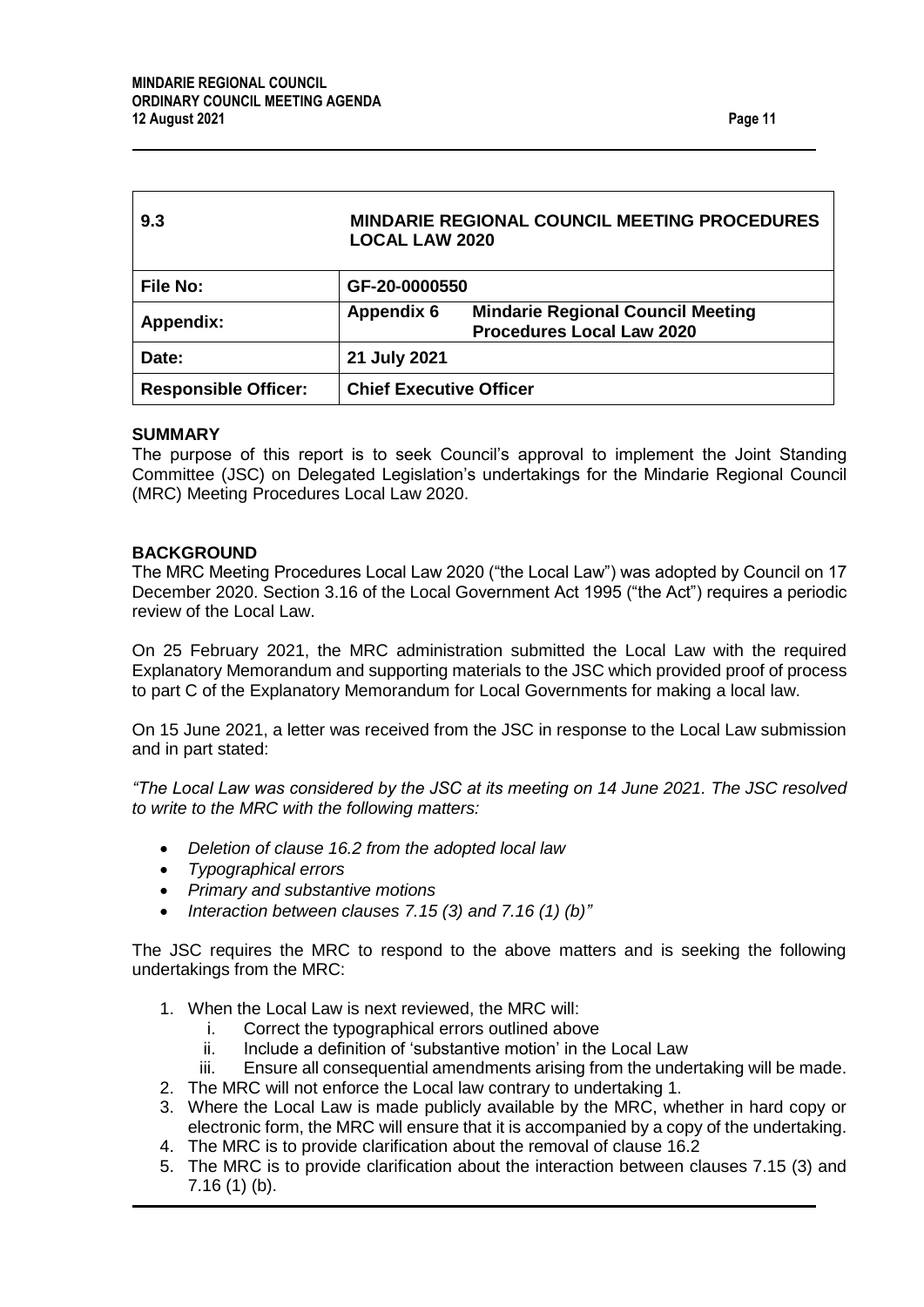### **DETAIL**

The JSC has requested clarification and or corrections to the following matters:

#### **1. CLARIFICATION FOR THE DELETION OF CLAUSE 16.2 FROM THE ADOPTED LAW**

The JSC requires clarification as to why Clause 16.2 was deleted from the adopted local law, noting that it is included in the WALGA template.

#### *Proposed response to the JSC:*

*On advice from the Department of Local Government, the MRC Administration deleted Clause 16.2 as clause 17.4 was adjudged to deal with the same matter.*

#### **2. CORRECTION TO TYPOGRAPHICAL ERRORS:**

- a) Reference to Presiding Person, not Presiding Member. Each reference to Presiding Person should be changed to Presiding Member to ensure consistency.
- b) Clause  $6.7(11)$ : insert 'of' between 'copy' and 'the' in the  $3<sup>rd</sup>$  line.
- c) Clause 7.16(11) (b) the phrases 'uses an expression which' and 'uses an expression that' both appear. The latter should be deleted from subsection (b).

#### *Proposed response to the JSC:*

*The MRC Administration agrees with these changes.*

#### **3. CLARIFICATION TO PRIMARY AND SUBSTANTIVE MOTIONS:**

Both 'primary motion' and 'substantive motion' appears in the local law, but only 'primary motion' is defined under 1.4 Interpretations. Noting that the WALGA template uses 'substantive motion', but not that of 'primary motion', but the definition is the same as that of primary motion in the local law.

#### *Proposed response to the JSC:*

*The MRC Administration agrees with the observation and proposes to delete the words 'primary motion' and replace them with 'substantive motion' and will add a definition of 'substantive motion'.*

#### **4. Clarification to Interaction between clauses 7.15 (3) and 7.16 (1) (b)**

Explain how 7.15(3) and 7.16(1) (b) interact. While clause 7.15 (3) refers to 'offensive expressions', clause 7.16 (1) (b) refers to 'an expression that is offensive or objectionable'.

#### *Proposed response to the JSC:*

*The MRC Administration proposes the insertion of the word 'or objectionable' at 7.15(3) and deletion of the phrase 'uses an expression that' at clause 7.16(1) (b), as shown below.*

*7.15 (3) A member is not to use offensive or objectionable expressions in reference to any member, officer or other person.*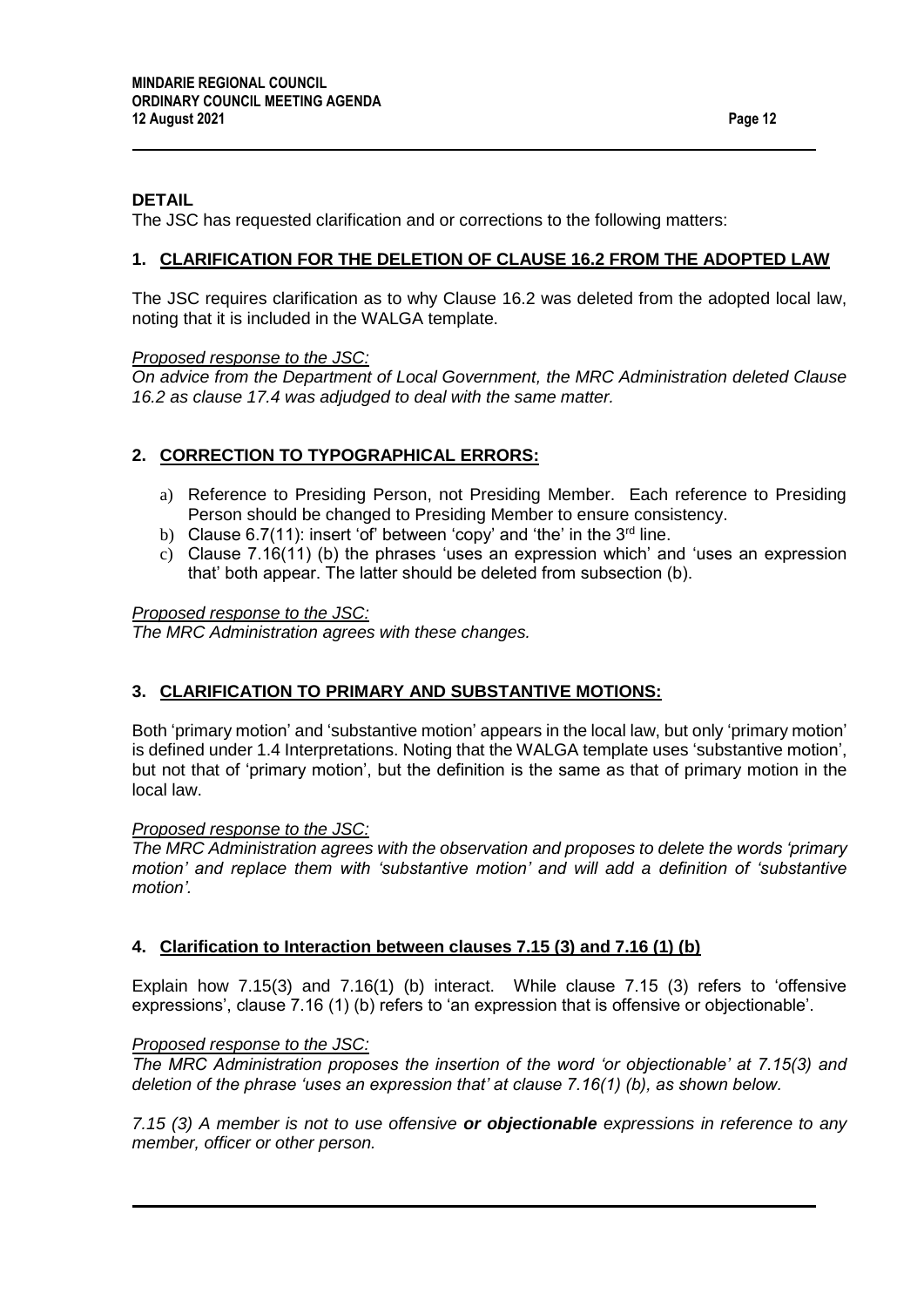*7.16(1) (b) uses an expression that is offensive or objectionable must, when directed by the Presiding Member, withdraw the expression and make a satisfactory apology*.

It is recommended that the MRC Chair respond to the JSC with the proposed clarifications as described above and confirming compliance with all the undertakings.

#### **CONSULTATION**

Nil

#### **STATUTORY ENVIRONMENT**

The process for advertising the Local law is covered in s1.7 and s1.8 or the *Local Government Act 1995*, which reads as follows:

- *"1.7. Local public notice* 
	- *(1) Where under this Act local public notice of a matter is required to be given, a notice of the matter is to be —*
		- *(a) published in a newspaper circulating generally throughout the district; and*
		- *(b) exhibited to the public on a notice board at the local government's offices; and*
		- *(c) exhibited to the public on a notice board at every local government library in the district.*
	- *(2) Unless expressly stated otherwise it is sufficient if the notice is —*
		- *(a) published under subsection (1)(a) on at least one occasion; and*
		- *(b) exhibited under subsection (1)(b) and (c) for a reasonable time, being not less than —*

*(i) the time prescribed for the purposes of this paragraph; or*

*(ii) if no time is prescribed, 7 days.*

*1.8. Statewide public notice* 

*Where under this Act Statewide public notice of a matter is required to be given, section 1.7 applies except that the newspaper referred to in section 1.7(1)(a) is required to circulate generally throughout the State."*

The process for amending the text of a Local Law is covered in s3.12 of the *Local Government Act 1995*, which reads as follows:

#### *"3.12 Procedure for making local laws*

- *(1) In making a local law a local government is to follow the procedure described in this section, in the sequence in which it is described.*
- *(2A) Despite subsection (1), a failure to follow the procedure described in this section does not invalidate a local law if there has been substantial compliance with the procedure.*
	- *(2) At a council meeting the person presiding is to give notice to the meeting of the purpose and effect of the proposed local law in the prescribed manner.*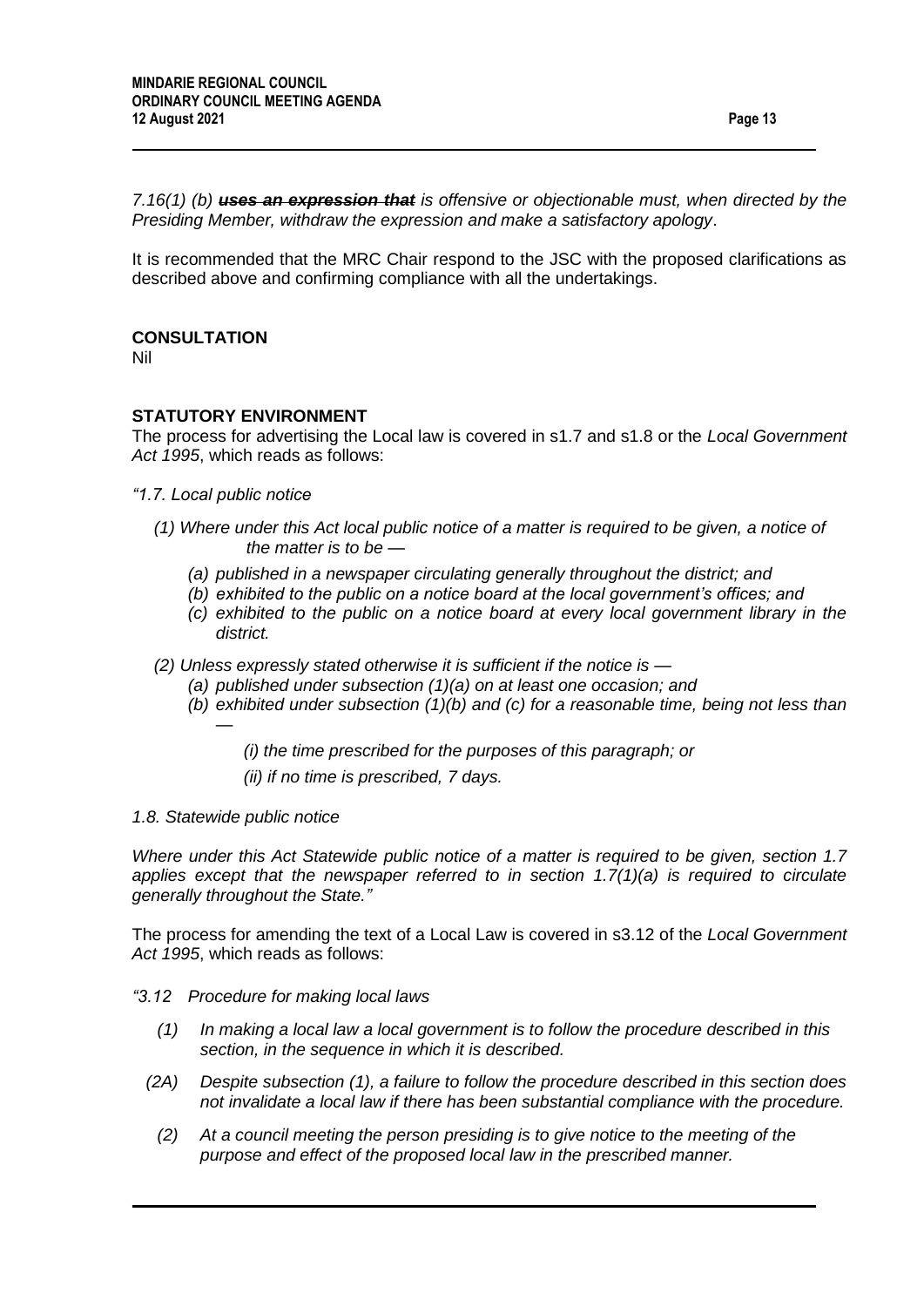#### *(3) The local government is to — (a) give local public notice stating that —*

- *(i) the local government proposes to make a local law the purpose and effect of which is summarized in the notice; and*
- *(ii) a copy of the proposed local law may be inspected or obtained at any place specified in the notice; and*
- *(iii) submissions about the proposed local law may be made to the local government before a day to be specified in the notice, being a day that is not less than 6 weeks after the notice is given;*

*and*

- *(b) as soon as the notice is given, give a copy of the proposed local law and a copy of the notice to the Minister and, if another Minister administers the Act under which the local law is proposed to be made, to that other Minister; and*
- *(c) provide a copy of the proposed local law, in accordance with the notice, to any person requesting it.*
- *(4) After the last day for submissions, the local government is to consider any submissions made and may make the local law\* as proposed or make a local law\* that is not significantly different from what was proposed.*

*\* Absolute majority required.*

- *(5) After making the local law, the local government is to publish it in the Gazette and give a copy of it to the Minister and, if another Minister administers the Act under which the local law is proposed to be made, to that other Minister.*
- *(6) After the local law has been published in the Gazette the local government is to give local public notice —*
	- *(a) stating the title of the local law; and*
	- *(b) summarizing the purpose and effect of the local law (specifying the day on which it comes into operation); and*
	- *(c) advising that the local law is published on the local government's official website and that copies of the local law may be inspected at or obtained from the local government's office.*
- *(7) The Minister may give directions to local governments requiring them to provide to the Parliament copies of local laws they have made and any explanatory or other material relating to them.*
- *(8) In this section —*

*making in relation to a local law, includes making a local law to amend the text of, or repeal, a local law.*

*3.13. Procedure where significant change in proposal*

*If during the procedure for making a proposed local law the local government decides to make a local law that would be significantly different from what it first proposed, the local government is to recommence the procedure.*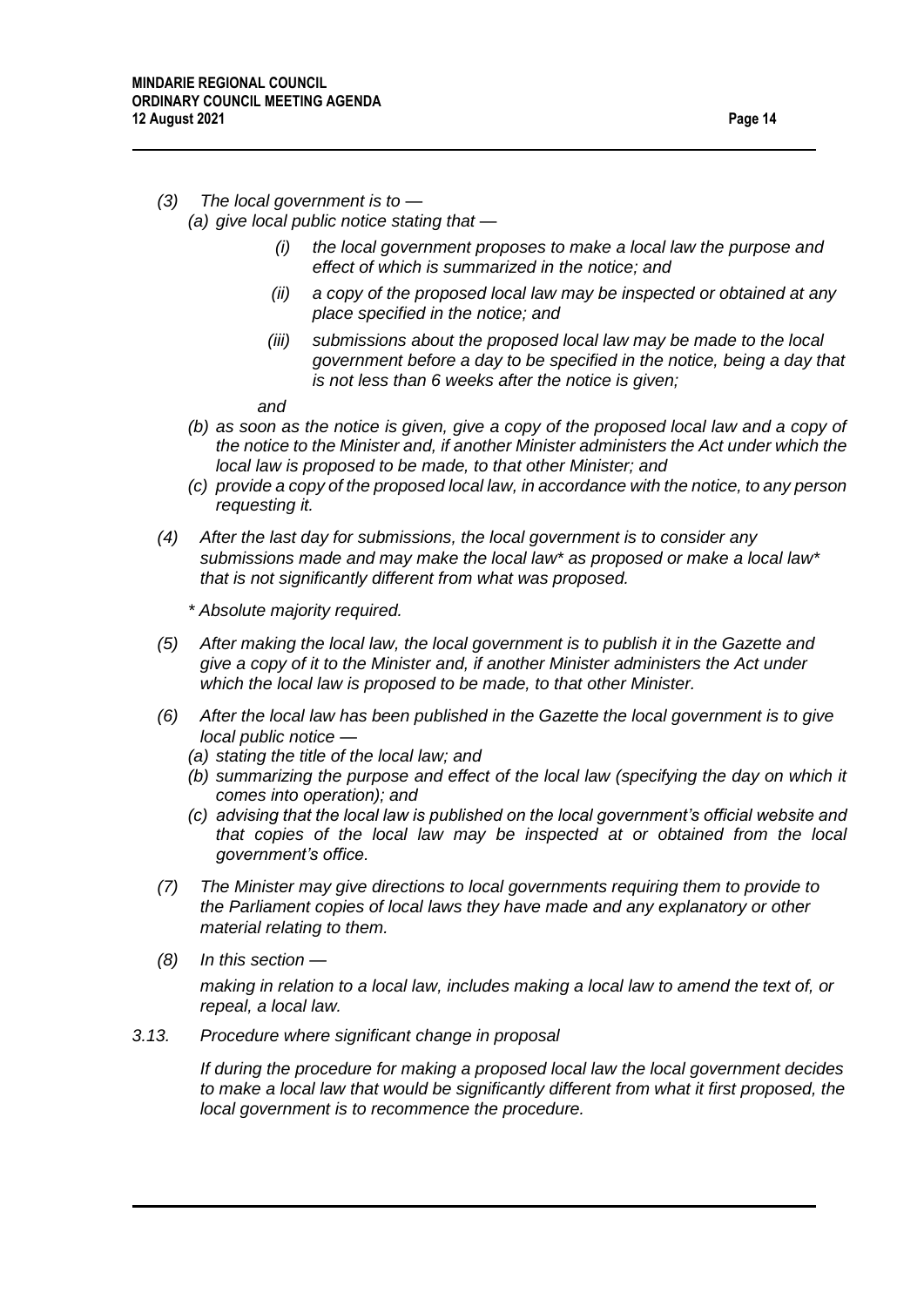#### *3.14. Commencement of local laws*

- *(1) Unless it is made under section 3.17, a local law comes into operation on the 14th day after the day on which it is published in the Gazette or on such later day as may be specified in the local law.*
- *(2) A local law made under section 3.17 comes into operation on the day on which it is published in the Gazette or on such later day as may be specified in the local law.*

*[Section 3.14 amended: No. 1 of 1998 s. 9.]*

*3.15. Local laws to be publicised*

*A local government is to take reasonable steps to ensure that the inhabitants of the district are informed of the purpose and effect of all of its local laws.*

- *3.16. Periodic review of local laws*
	- *(1) Within a period of 8 years from the day when a local law commenced or a report of a review of the local law was accepted under this section, as the case requires, a local government is to carry out a review of the local law to determine whether or not it considers that it should be repealed or amended.*
	- *(2) The local government is to give local public notice stating that —*
		- *(a) the local government proposes to review the local law; and*
		- *(b) a copy of the local law may be inspected or obtained at any place specified in the notice; and*
		- *(c) submissions about the local law may be made to the local government before a day to be specified in the notice, being a day that is not less than 6 weeks after the notice is given.*
	- *(3) After the last day for submissions, the local government is to consider any submissions made and cause a report of the review to be prepared and submitted to its council.*
	- *(4) When its council has considered the report, the local government may determine\* whether or not it considers that the local law should be repealed or amended.*
		- *\* Absolute majority required."*

#### **STRATEGIC/COMMUNITY AND CORPORATE/BUSINESS PLAN IMPLICATIONS**  Nil

**FINANCIAL IMPLICATIONS** Nil

**COMMENT** Nil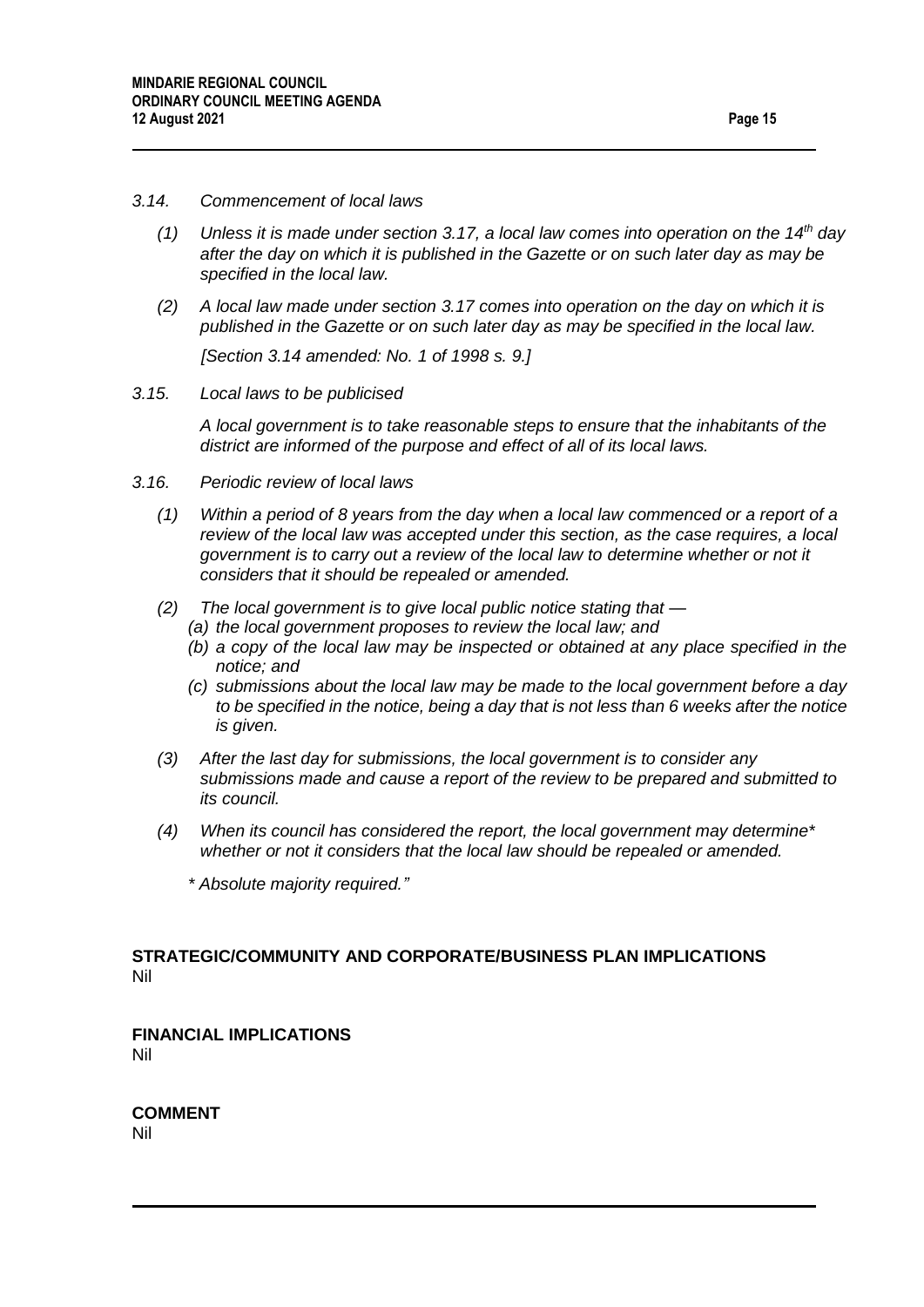# **VOTING REQUIREMENT**

Simply majority

#### **RESPONSIBLE OFFICER RECOMMENDATION**

**That Council:**

- **1. Resolves to provide the following undertakings to the Joint Standing Committee on Delegated Legislation that:**
	- **1. When the Local Law is next reviewed, the MRC will:**
		- **a) Correct the typographical errors as outlined under point 2 in the Detail section of this report**
		- **b) Include a definition of 'substantive motion' in the Local Law and the amendments as outlined under point 3 in the Detail section of this report**
		- **c) Ensure all consequential amendments arising from the undertaking will be made.**
	- **2. The MRC will not enforce the Local Law contrary to undertaking 1.1.**
	- **3. Where the Local Law is made publicly available by the MRC, whether in hard copy or electronic form, the MRC will ensure that it is accompanied by a copy of the undertaking.**
	- **4. The MRC will provide clarification about the removal of clause 16.2, as outlined under point 1 in the Detail section of this report**
	- **5. The MRC will provide clarification about the interaction between clauses 7.15 (3) and 7.16 (1) (b), as outlined under point 4 in the Detail section of this report.**
- **2. Approves the Chair to write to the Joint Standing Committee on Delegated Legislation, providing the required clarification and corrections for the Mindarie Regional Council Meeting Procedures Local Law 2020.**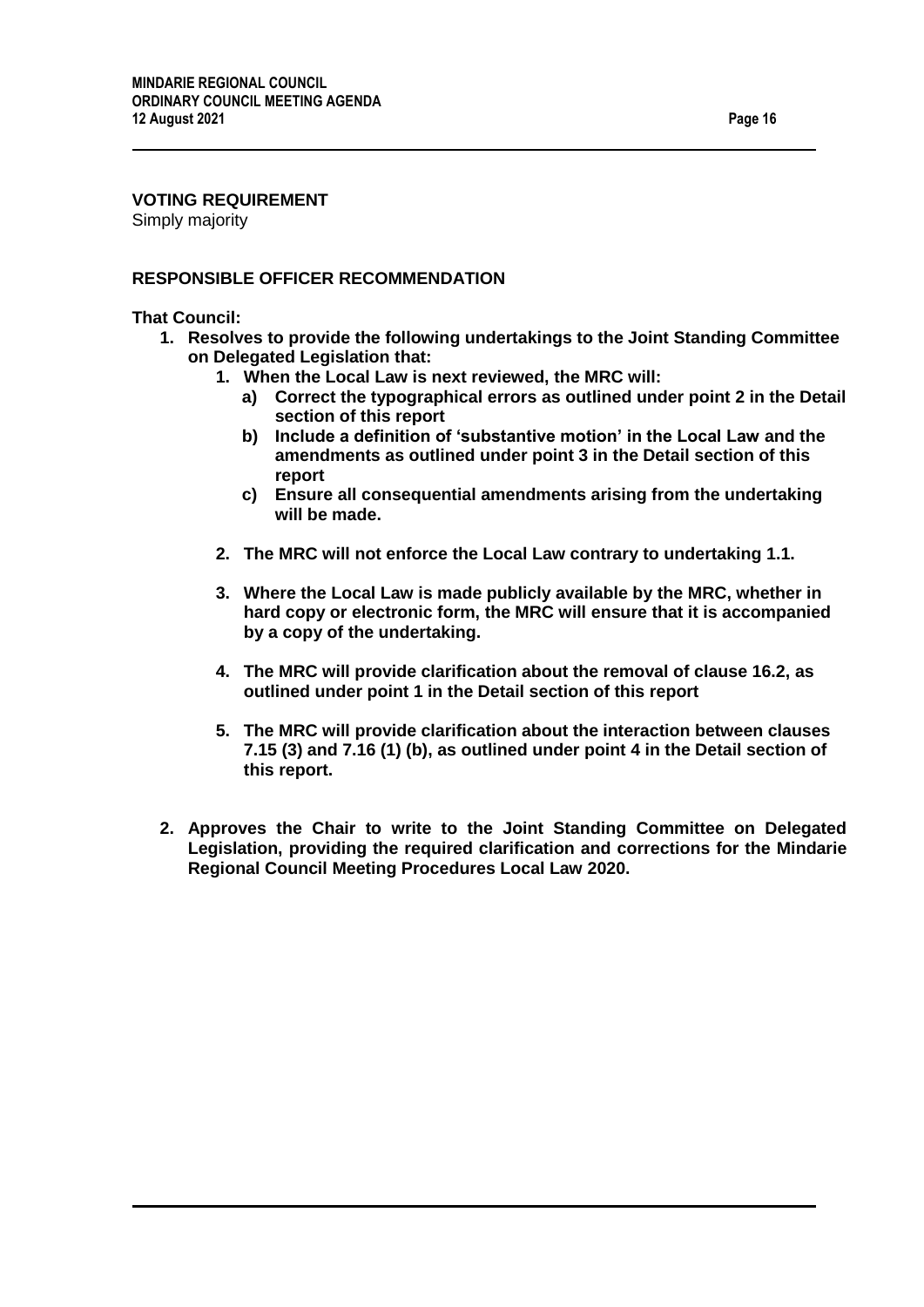<span id="page-16-0"></span>

| 9.4                         | MINDARIE REGIONAL COUNCIL WASTE FACILITY SITE<br><b>LOCAL LAW 2020</b>            |
|-----------------------------|-----------------------------------------------------------------------------------|
| <b>File No:</b>             | GF-21-0000550                                                                     |
| <b>Appendix:</b>            | <b>Appendix 7 Mindarie Regional Council Waste Facility Site</b><br>Local Law 2020 |
| Date:                       | 21 July 2021                                                                      |
| <b>Responsible Officer:</b> | <b>Chief Executive Officer</b>                                                    |

#### **SUMMARY**

The purpose of this report is to seek Council's approval to implement the Joint Standing Committee (JSC) on Delegated Legislation's undertakings for the Mindarie Regional Council (MRC) Waste Facility Site Amendment Local Law 2020.

#### **BACKGROUND**

The MRC Waste Facility Site Amendment Local Law 2020 ("the Local Law") was adopted by Council on 17 December 2020. Section 3.16 of the Local Government Act 1995 ("the Act") requires a periodic review of the Local Law.

On 25 February 2021, the MRC administration submitted the Local Law with the required Explanatory Memorandum and supporting materials to the JSC which provided proof of process to part C of the Explanatory Memorandum for Local Governments for making a local law.

On 15 June 2021, a letter was received from the JSC in response to the Local Law submission and in part stated:

*"The Local Law was considered by the JSC at its meeting on 14 June 2021. The JSC resolved to write to the MRC with the following issues:*

*Compliance with Waste Avoidance and Resource Recovery Act (WARR Act), ss61, ss64 and ss3.12 (3) (b) and (5) of the Local Government Act.*

- *The statutory procedures checklist does not indicate whether:*
	- o *A copy of the Local Law had been given to the Minister of Environment, who administers the WARR Act 2007 either before or after the Local Law was made, as required by sections 3.12 (3) (b) and (5) of the Local Government Act.*
	- o *Consent to make the Amendment Local Law was obtained in accordance with section 61 (1) of the WARR Act."*

The JSC considers the new clauses in Local Law brings the Local Law within the scope of the WARR Act. Noted 'waste services' are defined in section 3 of the WARR Act to include:

*(c) the provision and management of waste facilities, machinery for the disposal of waste and processes for dealing with waste'.*

The Local Law new clauses to which they are referring are:

- *27. Hours of operation* 
	- *The local government may from time to time determine the hours of operation of a waste facility.*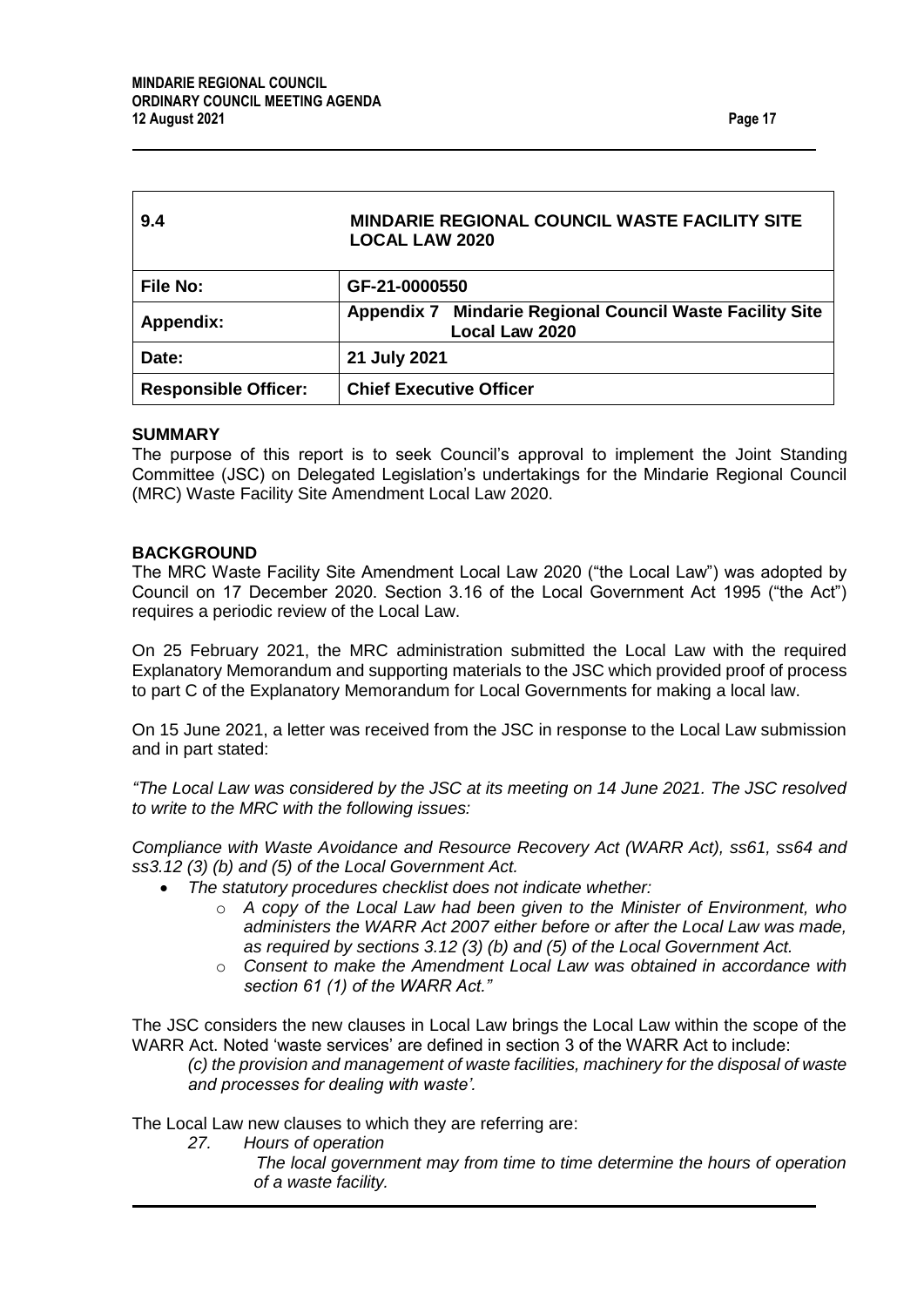#### *27A. Depositing Waste*

- *(1) A person must not deposit waste at a waste facility other than—*
	- *(a) at a location determined by a sign and in accordance with the sign; and*
	- *(b) in accordance with the direction of an authorised person.*
- *(2) The local government may determine the classification of any waste that may be deposited at a waste facility.*

As a separate matter, additionally, the JSC considers that items 18 and 20 in Schedule 1 of penalties exposes the public to liability under what appears to be very similar clauses and that reference to either clause should be deleted or combined under the same item.

The JSC:

- 1) requires the MRC to respond on compliance with section 3.12 (3) (b) and the WARR Act, which may affect the validity of the Amendment Local Law, and
- 2) are seeking the following undertakings from the MRC:
	- 6. Within six months, remove either item 18 or 20 in schedule 1 of the Local Law or combine them to the same item.
	- 7. The MRC will not enforce the local law contrary to undertaking 1.
	- 8. Ensure all consequential amendments arising from the undertaking will be made.
	- 9. Where the Local Law is made publicly available by the MRC, whether in hard copy or electronic form, ensure that it is accompanied by a copy of the undertakings.

#### **DETAIL**

Historically the MRC Local Law has not been considered to be within the scope of the WARR Act and therefore consent to make the Local Law was not obtained from the Minister of the Environment, nor was a copy provided to the Minister of the Environment.

The MRC local law was not made for any of the purposes set out in the WARR Act. It was made to provide the MRC the ability to control and manage members of the public who attend the site by setting conditions and issuing penalties that fall within the portfolio of the Minister for Local Government.

On refection of the considerations of the JSC, the MRC have reviewed clause 27 and 27A and determined that they are not necessary to regulate the MRC's operations for the following reasons:

- Opening hours are available on the MRC website:
- The site is well sign posted to direct site users to the appropriate goods drop off locations; and
- The MRC customers access site information from the website, contacting the administration and site signage, not the Local Law.

Therefore, it is recommended for the MRC Chair to respond to the JSC offering to delete clauses 27 and 27A, and requesting a further undertaking in respect of the deletion of these two clauses.

In addition, confirming compliance with the four undertakings requested by the JSC and respectfully requesting the JSC to give further consideration to allow the MRC Amendment Local Law 2020.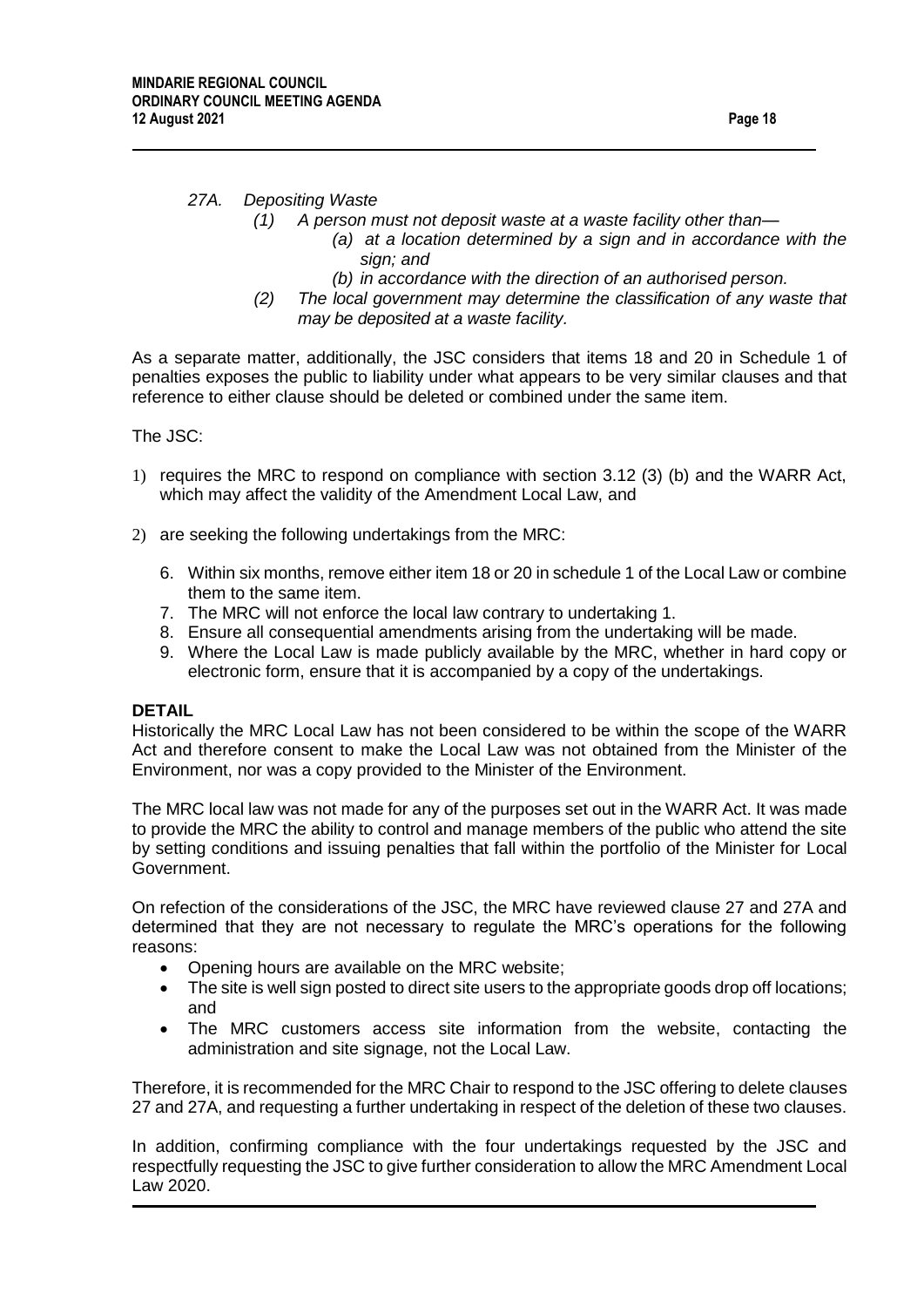#### **CONSULTATION**

Advice has been sought from WALGA on this matter and they support this course of action.

#### **STATUTORY ENVIRONMENT**

The process for advertising the Local law is covered in s1.7 and s1.8 or the *Local Government Act 1995*, which reads as follows:

- *"1.7. Local public notice* 
	- *(1) Where under this Act local public notice of a matter is required to be given, a notice of the matter is to be —*
		- *(d) published in a newspaper circulating generally throughout the district; and*
		- *(e) exhibited to the public on a notice board at the local government's offices; and*
		- *(f) exhibited to the public on a notice board at every local government library in the district.*
	- *(2) Unless expressly stated otherwise it is sufficient if the notice is —*
		- *(c) published under subsection (1)(a) on at least one occasion; and*
		- *(d) exhibited under subsection (1)(b) and (c) for a reasonable time, being not less than* 
			- *(i) the time prescribed for the purposes of this paragraph; or*
			- *(ii) if no time is prescribed, 7 days.*
- *1.8. Statewide public notice*

*—*

*Where under this Act Statewide public notice of a matter is required to be given, section 1.7 applies except that the newspaper referred to in section 1.7(1)(a) is required to circulate generally throughout the State."*

The process for amending the text of a Local Law is covered in s3.12 of the *Local Government Act 1995*, which reads as follows:

- *"3.12 Procedure for making local laws*
	- *(1) In making a local law a local government is to follow the procedure described in this section, in the sequence in which it is described.*
	- *(2A) Despite subsection (1), a failure to follow the procedure described in this section does not invalidate a local law if there has been substantial compliance with the procedure.*
		- *(2) At a council meeting the person presiding is to give notice to the meeting of the purpose and effect of the proposed local law in the prescribed manner.*
	- *(3) The local government is to — (d) give local public notice stating that —*
		- *(i) the local government proposes to make a local law the purpose and effect of which is summarized in the notice; and*
		- *(ii) a copy of the proposed local law may be inspected or obtained at any place specified in the notice; and*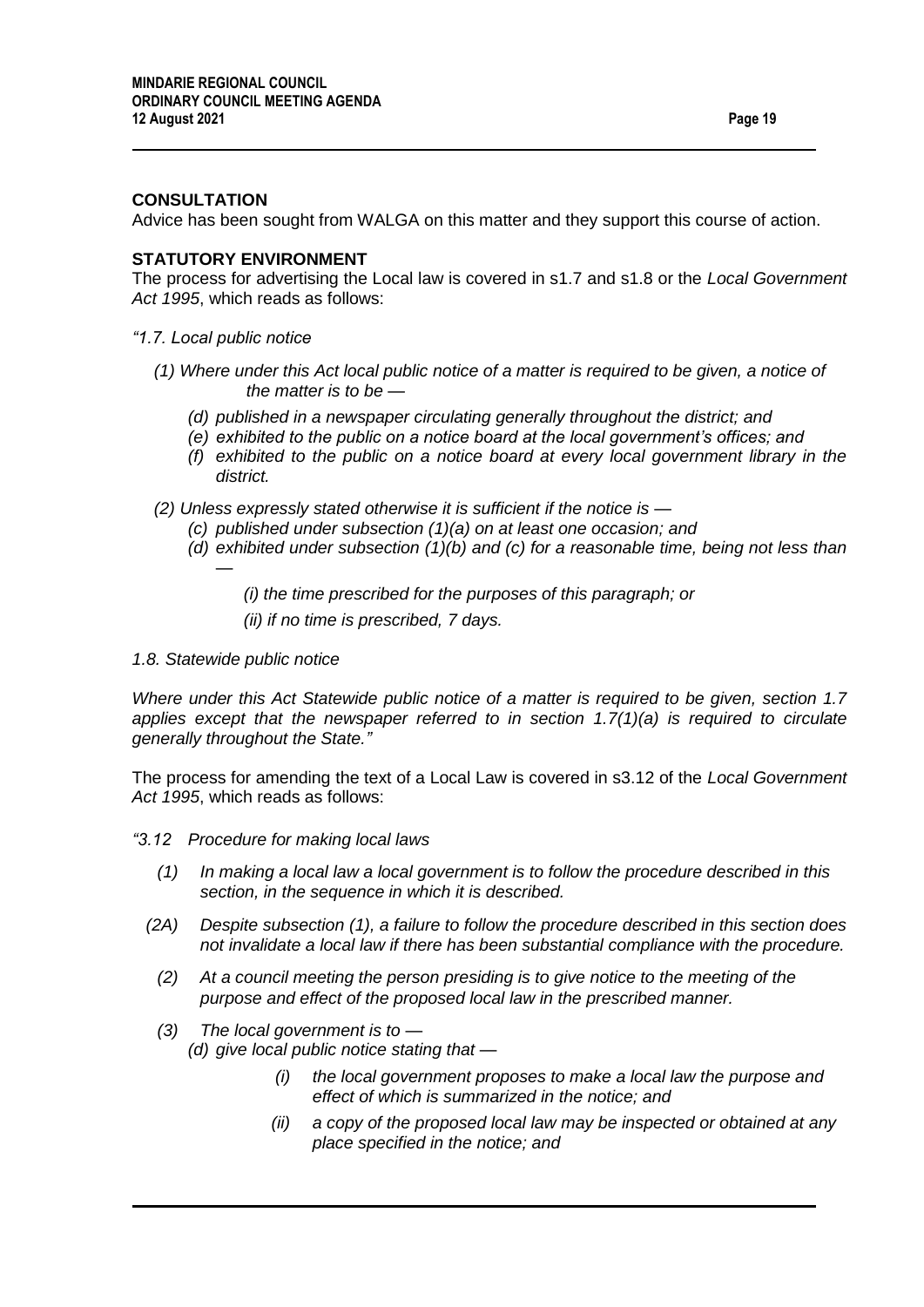*(iii) submissions about the proposed local law may be made to the local government before a day to be specified in the notice, being a day that is not less than 6 weeks after the notice is given;*

*and*

- *(e) as soon as the notice is given, give a copy of the proposed local law and a copy of the notice to the Minister and, if another Minister administers the Act under which the local law is proposed to be made, to that other Minister; and*
- *(f) provide a copy of the proposed local law, in accordance with the notice, to any person requesting it.*
- *(4) After the last day for submissions, the local government is to consider any submissions made and may make the local law\* as proposed or make a local law\* that is not significantly different from what was proposed.*
	- *\* Absolute majority required.*
- *(5) After making the local law, the local government is to publish it in the Gazette and give a copy of it to the Minister and, if another Minister administers the Act under which the local law is proposed to be made, to that other Minister.*
- *(6) After the local law has been published in the Gazette the local government is to give local public notice —*
	- *(d) stating the title of the local law; and*
	- *(e) summarizing the purpose and effect of the local law (specifying the day on which it comes into operation); and*
	- *(f) advising that the local law is published on the local government's official website and that copies of the local law may be inspected at or obtained from the local government's office.*
- *(7) The Minister may give directions to local governments requiring them to provide to the Parliament copies of local laws they have made and any explanatory or other material relating to them.*
- *(8) In this section —*

*making in relation to a local law, includes making a local law to amend the text of, or repeal, a local law.*

*3.13. Procedure where significant change in proposal*

*If during the procedure for making a proposed local law the local government decides to make a local law that would be significantly different from what it first proposed, the local government is to recommence the procedure.*

- *3.14. Commencement of local laws*
	- *(1) Unless it is made under section 3.17, a local law comes into operation on the 14th day after the day on which it is published in the Gazette or on such later day as may be specified in the local law.*
	- *(2) A local law made under section 3.17 comes into operation on the day on which it is published in the Gazette or on such later day as may be specified in the local law.*

*[Section 3.14 amended: No. 1 of 1998 s. 9.]*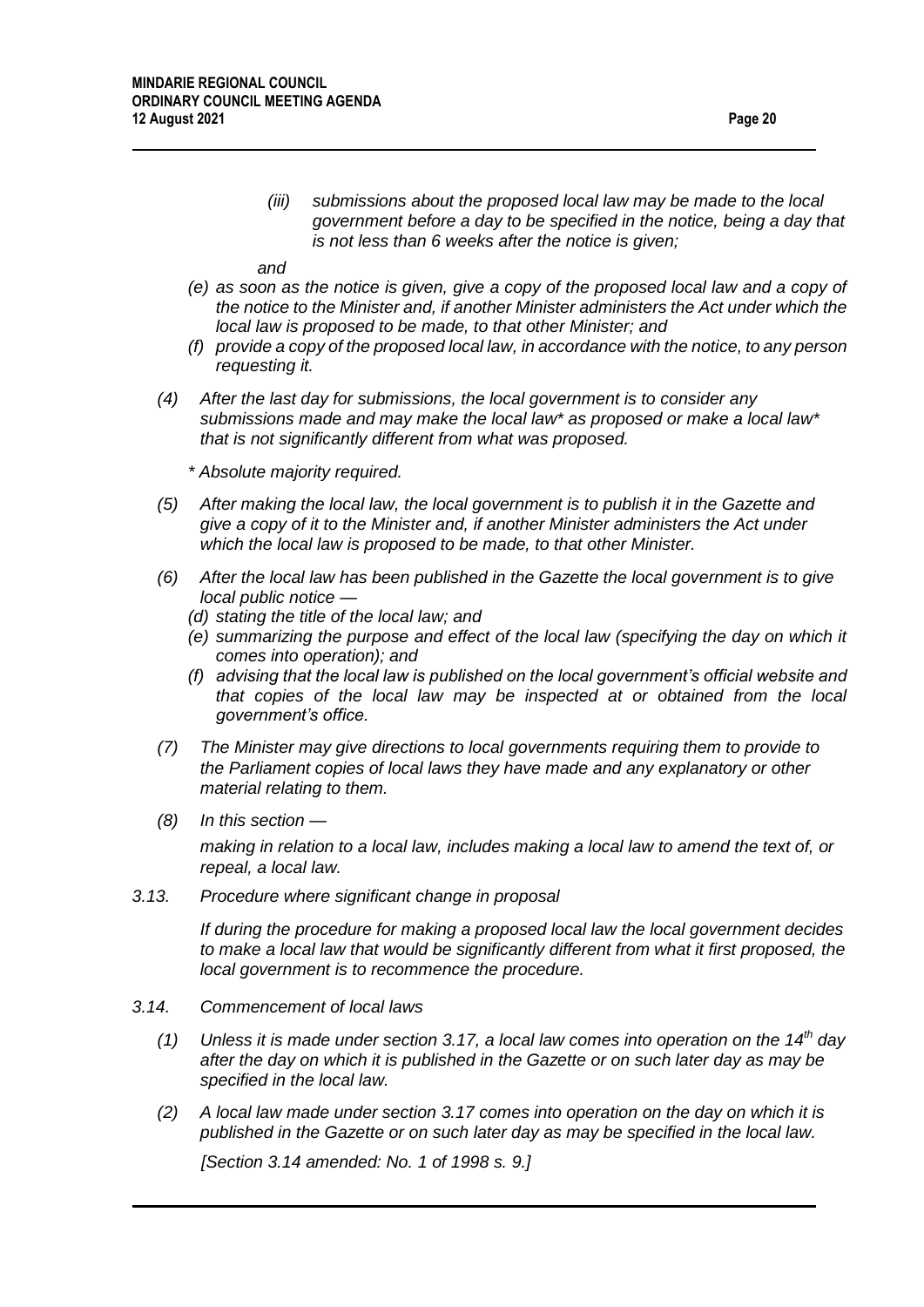#### *3.15. Local laws to be publicised*

*A local government is to take reasonable steps to ensure that the inhabitants of the district are informed of the purpose and effect of all of its local laws.*

#### *3.16. Periodic review of local laws*

- *(1) Within a period of 8 years from the day when a local law commenced or a report of a review of the local law was accepted under this section, as the case requires, a local government is to carry out a review of the local law to determine whether or not it considers that it should be repealed or amended.*
- *(2) The local government is to give local public notice stating that —*
	- *(d) the local government proposes to review the local law; and*
	- *(e) a copy of the local law may be inspected or obtained at any place specified in the notice; and*
	- *(f) submissions about the local law may be made to the local government before a day to be specified in the notice, being a day that is not less than 6 weeks after the notice is given.*
- *(3) After the last day for submissions, the local government is to consider any submissions made and cause a report of the review to be prepared and submitted to its council.*
- *(4) When its council has considered the report, the local government may determine\* whether or not it considers that the local law should be repealed or amended.*
	- *\* Absolute majority required."*

#### **STRATEGIC/COMMUNITY AND CORPORATE/BUSINESS PLAN IMPLICATIONS**  Nil

**FINANCIAL IMPLICATIONS** Nil

**COMMENT** Nil

**VOTING REQUIREMENT** Simply majority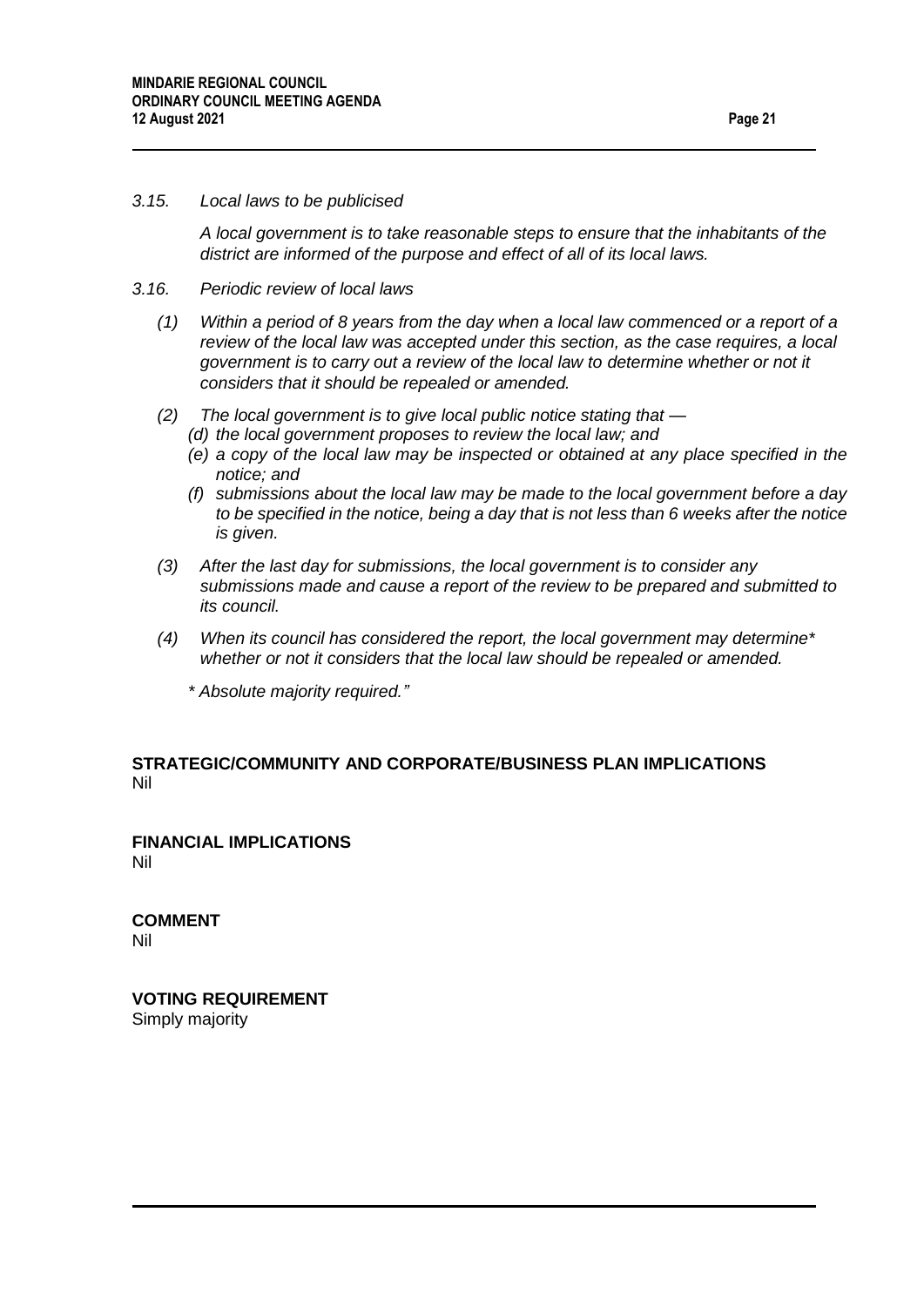### **RESPONSIBLE OFFICER RECOMMENDATION**

#### **That Council:**

- **1. Resolves to provide an undertaking to the Joint Standing Committee on Delegated Legislation that:**
	- **i. Within six months, the MRC will remove either item 18 or 20 in Schedule 1 of the Local Law or combine them to the same item.**
	- **ii. The MRC will not enforce the local law contrary to the undertaking in i. above.**
	- **iii. The MRC will ensure all consequential amendments arising from the undertaking will be made.**
	- **iv. Where the Local Law is made publicly available by the MRC, whether in hard copy or electronic form, the MRC will ensure that it is accompanied by a copy of these undertakings.**
- **2. Approves the Chair to write to the Joint Standing Committee on Delegated Legislation requesting the Committee to give further consideration to allow the Mindarie Regional Council Amendment Local Law 2020, on the basis that clauses 27 and 27A are deleted.**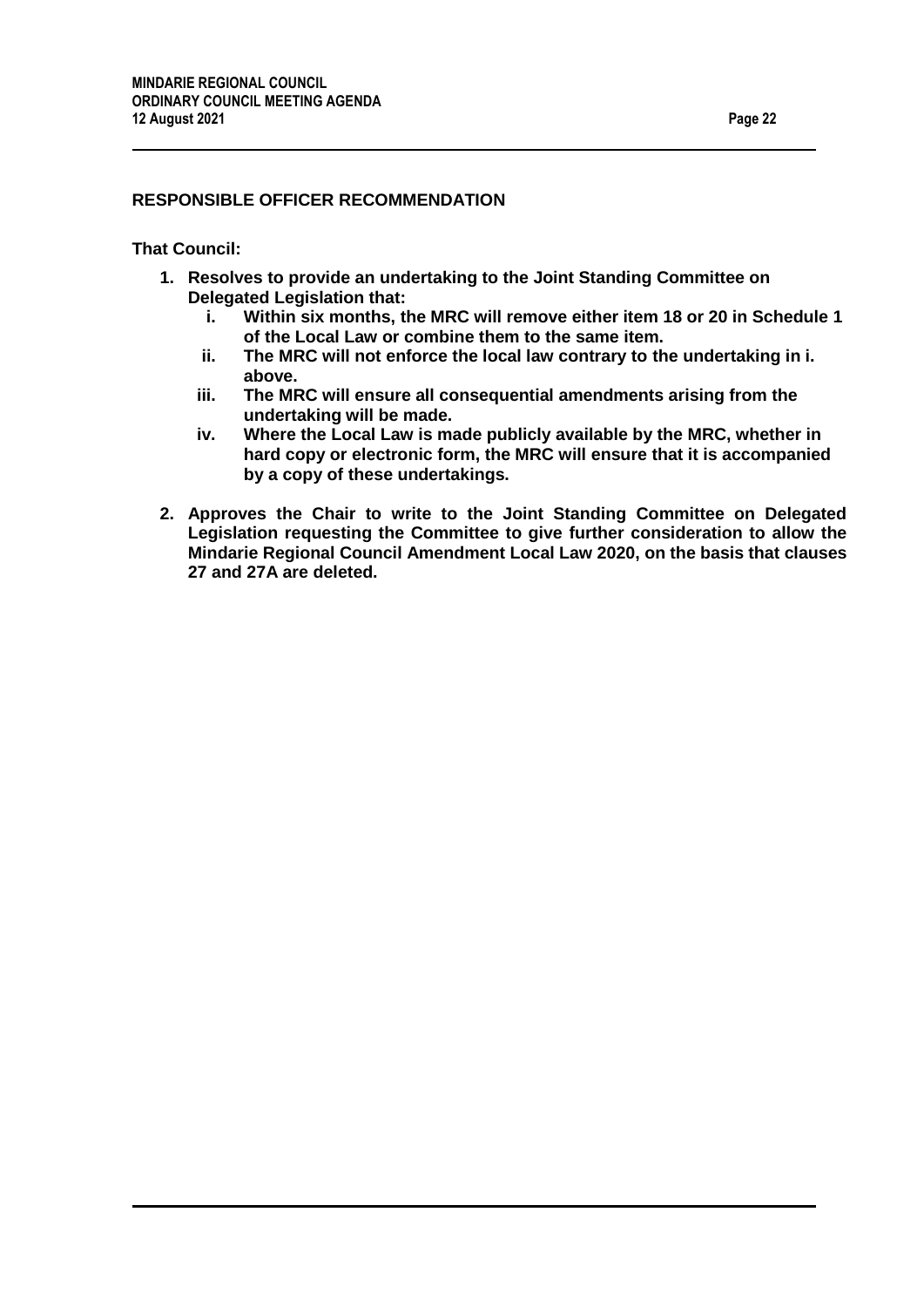<span id="page-22-0"></span>

| 9.5                         | APPOINTMENT OF COUNCILLORS ON TO THE<br><b>MUNICIPAL WASTE ADVISORY COUNCIL (MWAC)</b> |
|-----------------------------|----------------------------------------------------------------------------------------|
| <b>File No:</b>             | GF-20-0001618                                                                          |
| Attachment(s):              | 1. Municipal Waste Advisory Council Details                                            |
| Date:                       | 29 July 2021                                                                           |
| <b>Responsible Officer:</b> | <b>Chief Executive Officer</b>                                                         |

#### **SUMMARY**

The purpose of this report is to seek the appointment of a Councillor of the Mindarie Regional Council (MRC) to the Municipal Waste Advisory Council (MWAC).

#### **BACKGROUND**

The MRC is currently a member of an advisory group of Western Australia Local Government Association (WALGA) known as MWAC. A MRC Councillor is required to be a member of this group.

MWAC was established as part of the MRC's commitment to the WALGA membership.

Attachment 1 provides details of the tenure, membership, duties and responsibilities associated with being a member of MWAC.

#### **DETAILS**

At the MRC Ordinary Council meeting held on 21 November 2019 Councillor David Boothman was appointed as a Member and Cr Russ Fishwick as a Deputy Member on to MWAC.

On 6 August 2021 Councillor Boothman retired from the City of Stirling and the MRC. The resignation has resulted in the requirement for the MRC to nominate a new member of MWAC.

The purpose of this appointment is to fill the vacancy on a temporary basis up to the 2021 Local Government elections. There are 2 meetings remaining for that period, on 25 August 2021 and 13 October 2021. The Deputy Member, Cr Russ Fishwick, is unable to attend those meetings and therefore this appointment is required.

It should also be noted that Councillor Boothman was also the Chair of the CEO Recruitment and Performance Review Committee and a member of the Audit Committee. As there are no scheduled meetings prior to October 2021 for these committees, appointments will be made following the Local Government elections in October 2021.

The following provides a brief explanation of the purpose of MWAC:

#### Municipal Waste Advisory Council

The MWAC was established in December 1994 as a Standing Committee of WALGA with delegated authority to represent the Association in respect of matters relating to municipal waste issues. MWAC is established under a partnership agreement with WALGA, Eastern Metropolitan Regional Council, City of Geraldton/Greenough, MRC, Rivers Regional Council, Southern Metropolitan Regional Council and Western Metropolitan Regional Council.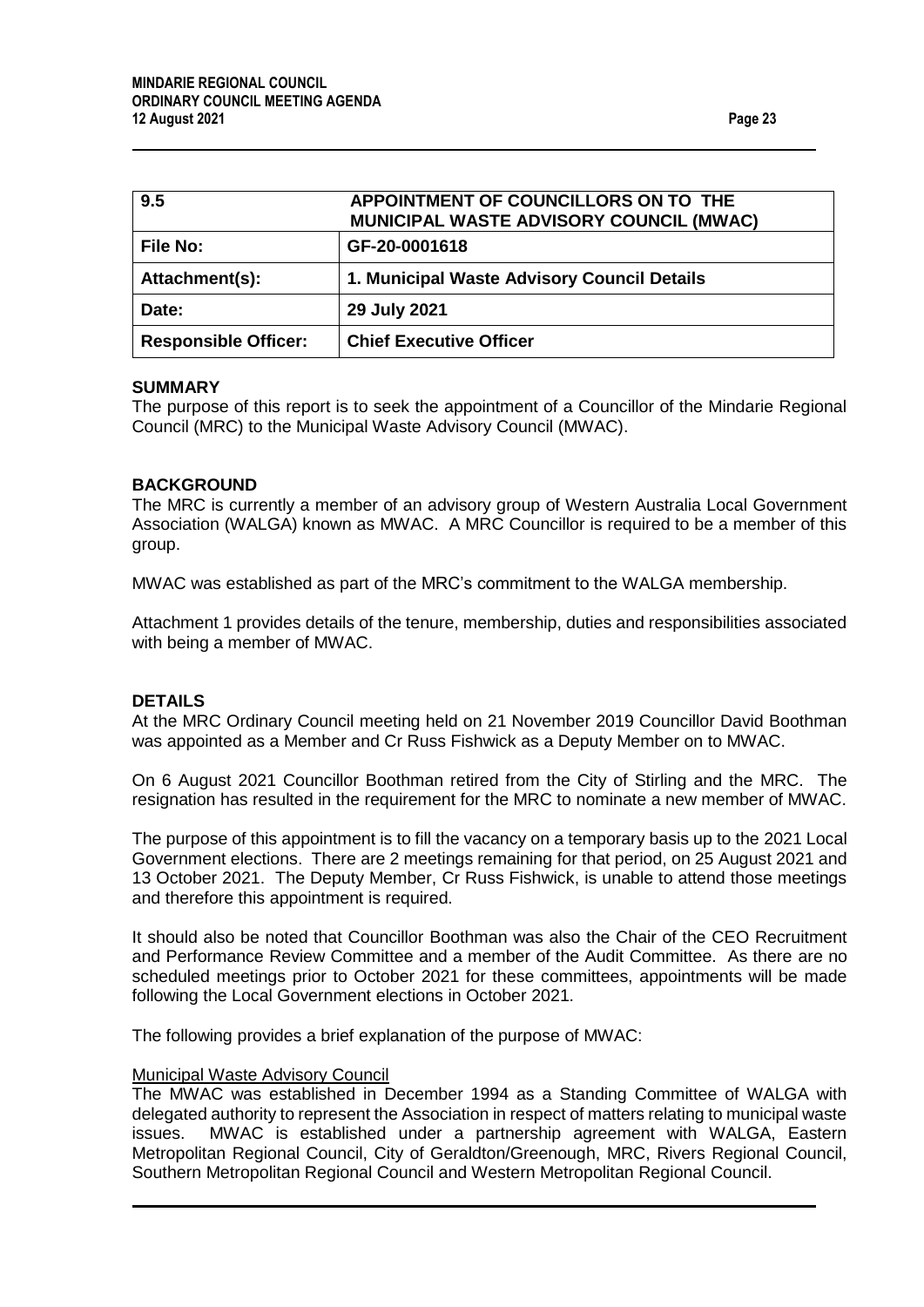The objective of MWAC is to encourage and promote economically sound, environmentally safe waste management practices and to ensure that the shared interests of all Western Australian Local Governments, as they relate to waste management, are effectively managed. As MWAC is a standing committee of WALGA it requires councillor representation. An Officer Advisory Group (OAG) has been established as an advisory committee to the MWAC.

#### **LEGAL COMPLIANCE**

Refer attachment 1 to determine the compliance requirements of MWAC.

#### **FINANCIAL IMPLICATIONS**

There is no remuneration attached to this position.

#### **COMMENT**

There are 6 meetings per calendar year with 2 remaining meetings up to the date of the Local Government Elections.

#### **VOTING REQUIREMENT**

Simple Majority

#### **RESPONSIBLE OFFICER RECOMMENDATION**

**That the Council:**

**1. Appoint Cr \_\_\_\_\_\_\_\_\_\_ on to the Municipal Waste Advisory Council for the period up to the Local Government Elections in October 2021.**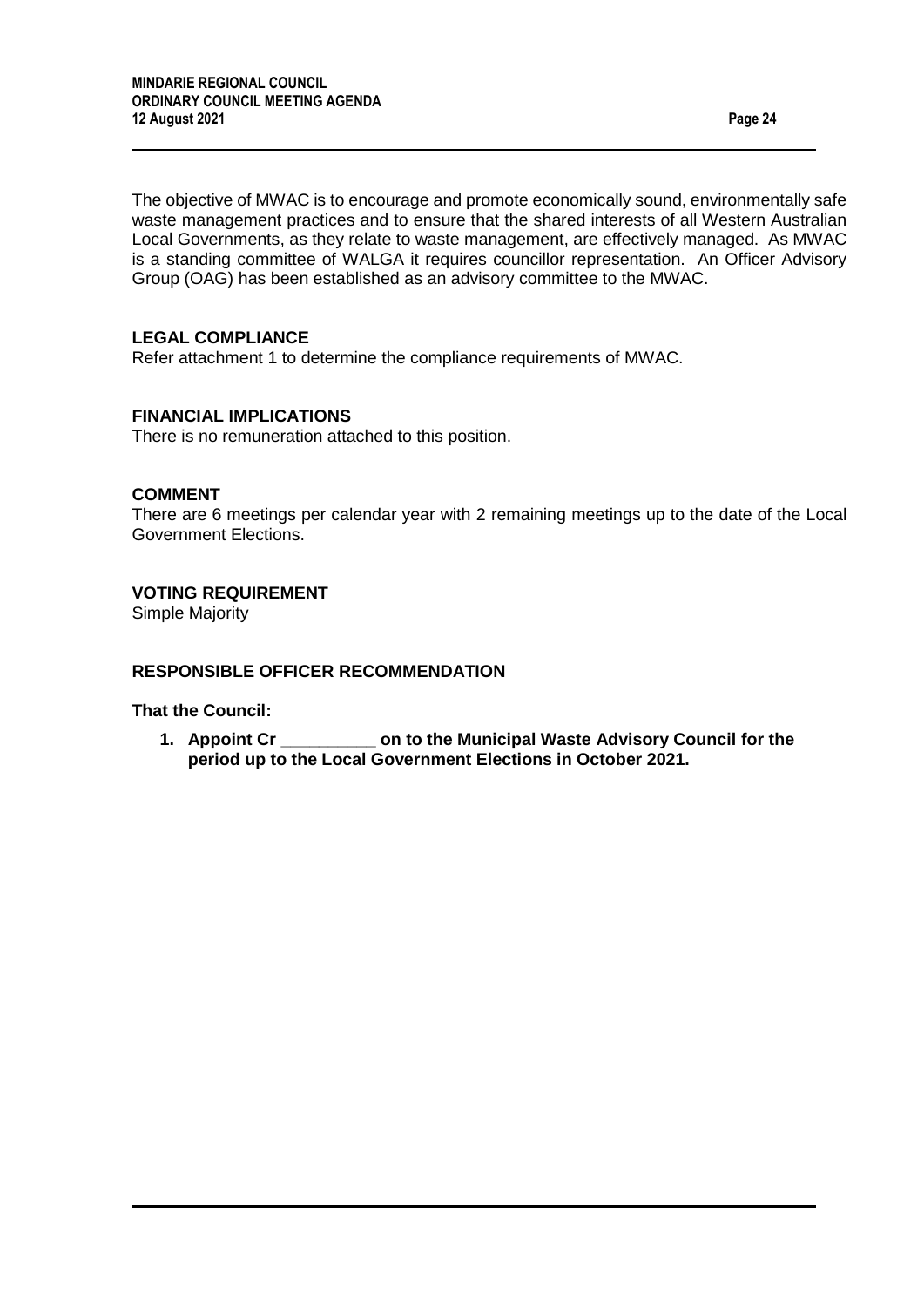# **ATTACHMENT 1**

### **MUNICIPAL WASTE ADVISORY COUNCIL**

#### **MEMBERSHIP**

One Councillor and a Deputy

Supported by one staff member who is on a sub-group of MWAC entitled the Officers' Advisory Group.

# **MEETING FREQUENCY**

Bi-Monthly

#### **DUTIES AND RESPONSIBILITIES**

*General Functions of the MWAC*

- (a) The principal role of the MWAC in exercising its delegated authority is to govern the Municipal Waste Program and to represent the interests of the Parties and Local Government generally, in all matters relating to local government waste management.
- (b) Without limiting the MWAC's principal role, the broad functions and responsibilities of the MWAC include:
	- (i) defining policy and providing the overall strategic direction of the Municipal Waste Program to achieve the interests of the Parties to this Partnership Agreement;
	- (ii) maintaining the MWAC as a credible, active and effective peak body in the area of waste management;
	- (iii) facilitating and encouraging cooperative linkages between Local, State and Federal Government, Regional Councils, FORC, WMAA, Waste Authority, industry and the community;
	- (iv) representing the interests of the Association in all matters relating to local government waste management in accordance with the Association's policy statements and formal positions on an issue, and without prior reference to the Association where a formal Association position on an issue is not current or has not yet been developed PROVIDED THAT any such position is subsequently put to the Association as soon as practicable for confirmation;
	- (v) acting as an interface between the Parties to this Partnership Agreement and other local governments;
	- (vi) promoting economically sound, environmentally safe and socially acceptable waste management and minimisation strategies;
	- (vii) coordinating and initiating research on waste management issues;
	- (viii) through the WALGA Chief Executive Officer and the MWAC Chair, monitoring and evaluating the performance of the Executive Officer against established key performance indicators;
	- (ix) approving major operating plans, including the strategic plan;
	- (x) approving the Annual Budget in accordance with the terms of this Partnership Agreement; and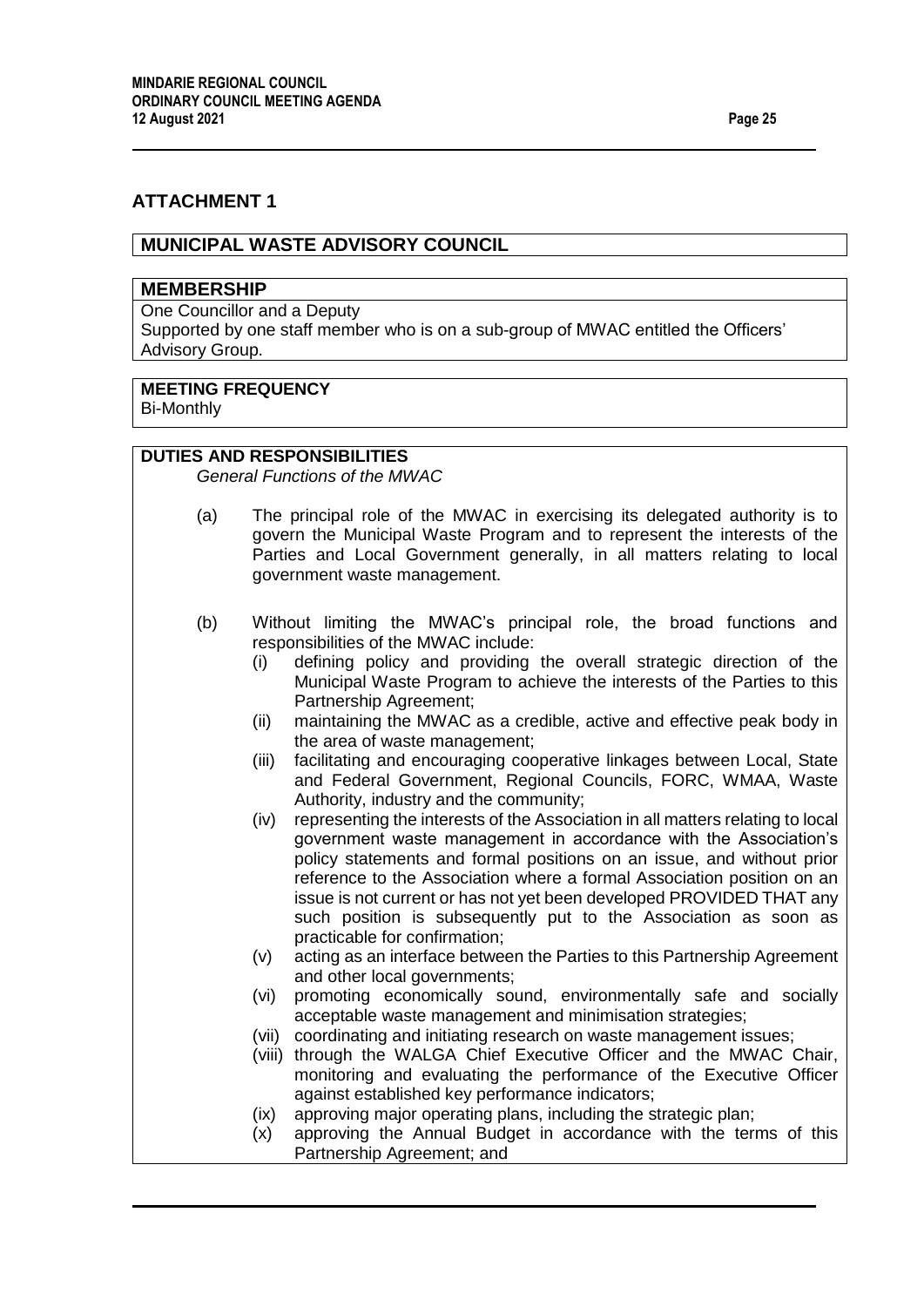|     | ensuring the Municipal Waste Program complies with the law and the<br>(xi)<br>Association's operational policies and procedures.                                                                                                                                                                                                                                                                                                                                                                                                                                                                                  |
|-----|-------------------------------------------------------------------------------------------------------------------------------------------------------------------------------------------------------------------------------------------------------------------------------------------------------------------------------------------------------------------------------------------------------------------------------------------------------------------------------------------------------------------------------------------------------------------------------------------------------------------|
| (c) | Under the terms of the delegated authority, the MWAC may not make<br>decisions:<br>concerning the acquisition, holding and disposition of real property or the<br>(i)<br>borrowing of money or setting Association subscription levels;<br>that are inconsistent with an existing formal policy statement of the<br>(ii)<br>Association without prior reference to and the prior approval of the State<br>Council; and<br>relating to operational matters as such matters remain the responsibility<br>(iii)<br>of the Executive Officer, reporting to the WALGA Chief Executive Officer<br>or to their delegate. |

# **APPOINTMENT/TENURE**

Membership continues until notification is given to the other party advising of a change in the membership.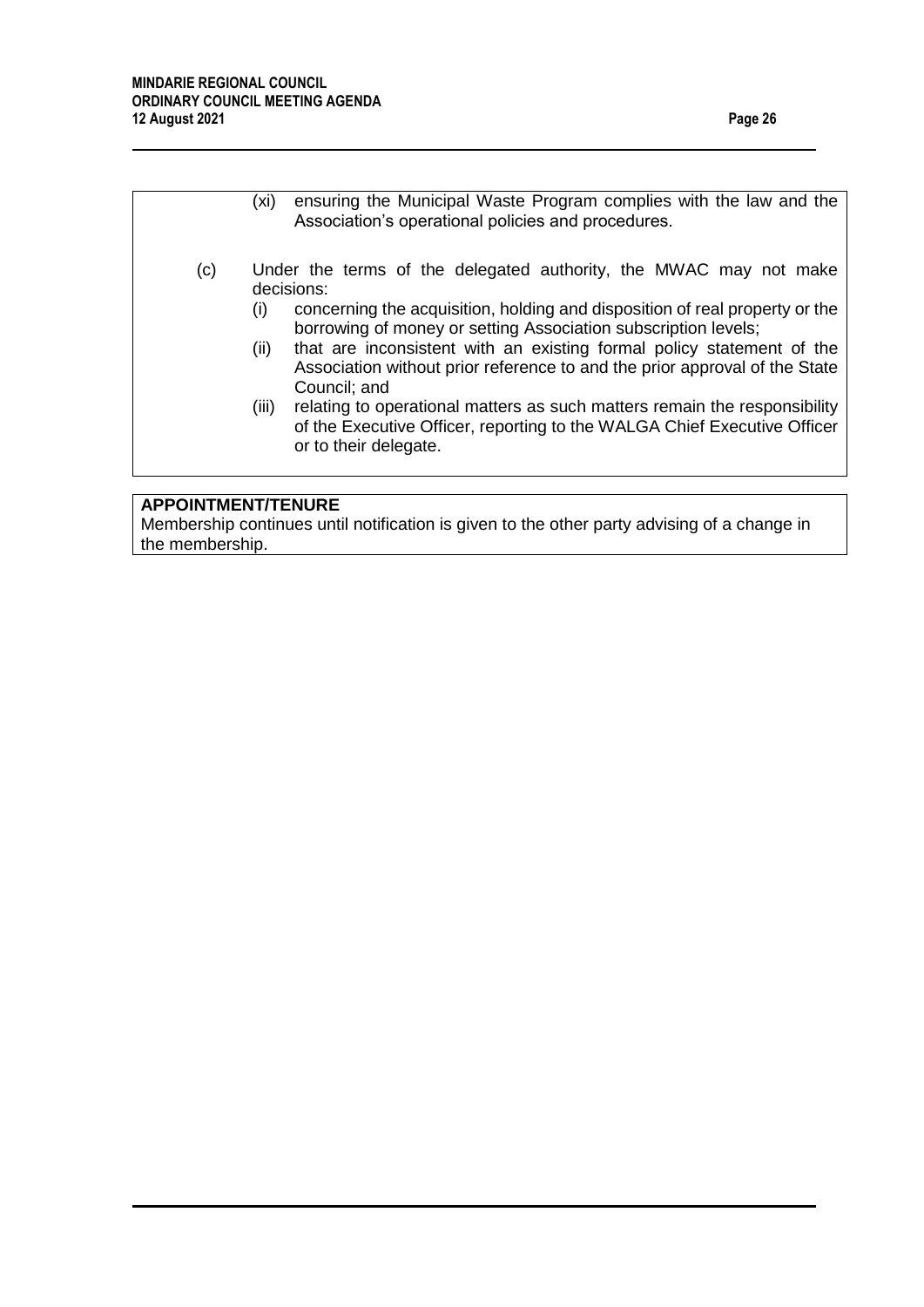### <span id="page-26-0"></span>**10 MEMBERS INFORMATION BULLETIN – ISSUE NO. 62**

#### **RESPONSIBLE OFFICER RECOMMENDATION**

**That the Members Information Bulletin Issue No. 62 be received.**

### <span id="page-26-1"></span>**11 MOTIONS OF WHICH PREVIOUS NOTICE HAS BEEN GIVEN**

# <span id="page-26-2"></span>**12 URGENT BUSINESS**

# <span id="page-26-3"></span>**13 QUESTIONS BY MEMBERS OF WHICH DUE NOTICE HAS BEEN GIVEN**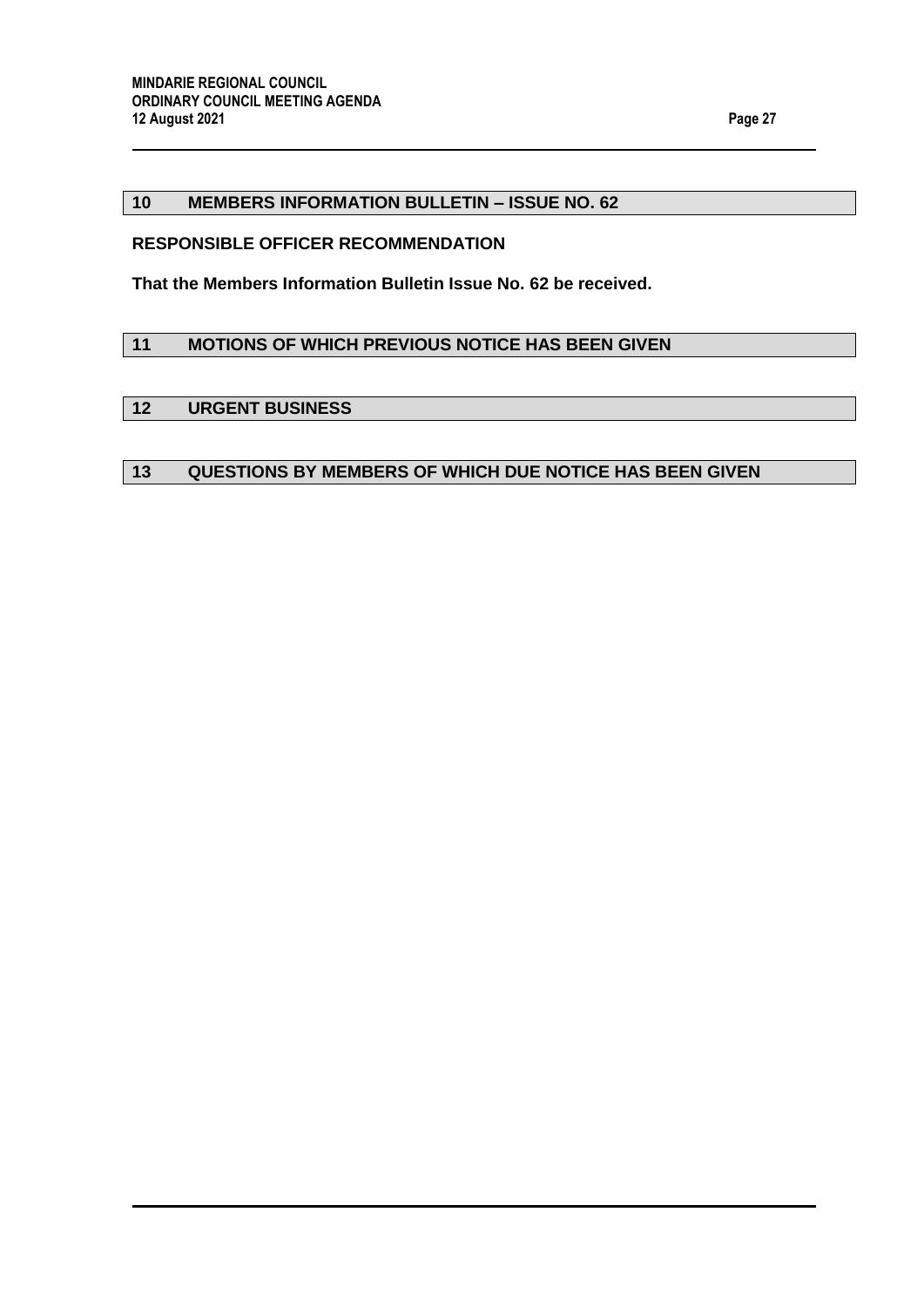# <span id="page-27-0"></span>**14 MATTERS FOR WHICH THE MEETING MAY BE CLOSED TO THE PUBLIC**

<span id="page-27-1"></span>

| This report is Confidential and dealt with in a confidential session, under Section<br>5.23 (2) (a) of the Local Government Act 1995 as the report deals with a matter<br>affecting an employee. |                                |  |  |
|--------------------------------------------------------------------------------------------------------------------------------------------------------------------------------------------------|--------------------------------|--|--|
| 14.1                                                                                                                                                                                             | <b>INTERIM CEO</b>             |  |  |
| <b>File No:</b>                                                                                                                                                                                  | GF-20-0000340                  |  |  |
| Attachment(s):                                                                                                                                                                                   | <b>MRC POLICY CP 14</b>        |  |  |
| Date:                                                                                                                                                                                            | <b>19 JULY 2021</b>            |  |  |
| <b>Responsible Officer:</b>                                                                                                                                                                      | <b>Chief Executive Officer</b> |  |  |

THIS REPORT IS CONFIDENTIAL AND NOT FOR PUBLIC VIEWING

TO BE SENT UNDER SEPARATE COVER TO MRC COUNCILLORS